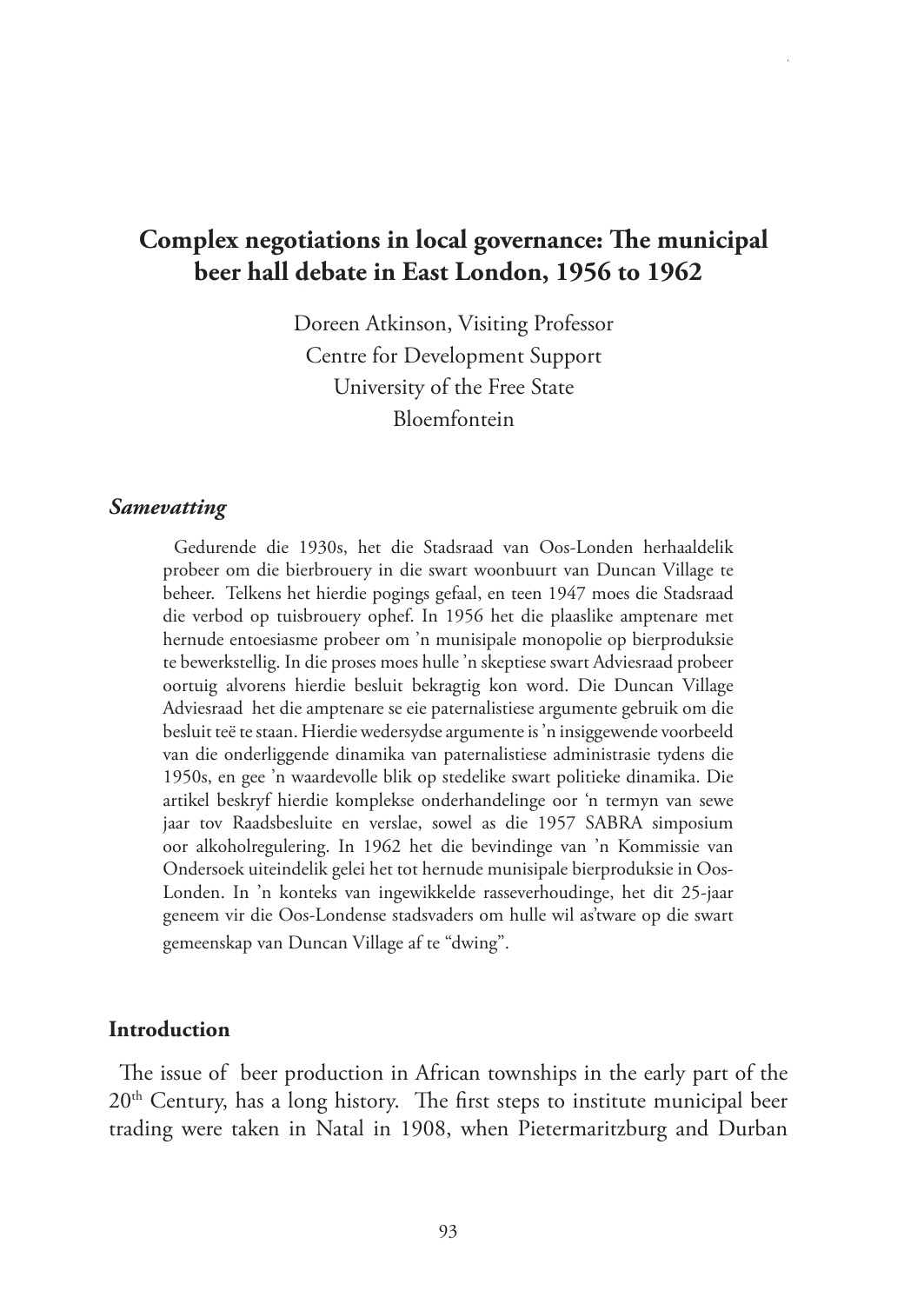*New Contree, No. 55 (May 2008)* 

prohibited domestic brewing of beer and created their own monopolies.<sup>1</sup>

The Natives (Urban Areas) Act of 1923 introduced three provisions regarding the production and consumption of beer: (1) Liquor other than 'kaffir beer' was not permitted in locations; (2) Domestic brewing could be authorized or refused by the local authority, but domestic brewing for sale was not allowed; and (3) If domestic brewing gave rise to problems, the local authority could obtain permission from the Minister to set up a monopoly for manufacture and sale.2

In the literature on the history of the municipal beer trade in South Arica, the emphasis has always been on the local authorities' financial gain as the main factor in their desire to introduce municipal beer production.3 In terms of the Natives (Urban Areas) Act of 1923, municipalities were required to keep separate Native Revenue Accounts, into which revenue contributed by location residents would be paid. The subsidization of the NRA by white ratepayers was discouraged, thus locking the 'locations' into the straitjacket of existing black poverty. Hence local authorities were always looking for new sources of finance, and the example of cities such as Durban showed what huge profits were possible.

This paper examines the question of beer production and consumption in East London. It will consider the East London Council's experiences in attempting to implement a municipal beer production monopoly during the 1950s and 1960s, and in particular, its mixed moral and self-interested motives in enforcing this policy. It will be argued that Councillors hoped to control beer production, in the hope that it would enforce some moral standards in township conditions, exert some control over African urban residents, as well as finance township improvements.

However, African opposition to these controls had its own type of moral leverage. The black representatives played their cards so well that they caused

<sup>1</sup> NG Meyer, "The liquor laws affecting the Bantu", paper delivered at a Symposium entitled *Drankverskaffing en die Bantoe*, April 1957, p. 2.

<sup>2</sup> TRH Davenport, "The triumph of Colonel Stallard: The transformation of the Natives (Urban Areas) Act between 1923 and 1937", *South African Historical Journal*, No. 2, November 1970, p. 79.

<sup>3</sup> For example, RJ Randall, "Some reflections on the financial policy of certain municipalities towards the natives within their boundaries", *South Africa Journal of Economics*, vol. 7, no. 2, 1939; and more recently, P La Hausse, "The message of the warriors: The ICU, the labouring poor and the making of a popular political culture in Durban, 1925-1930", in P Bonner, I Hofmeyr and D James (eds), *Holding their Ground, Class, Locality and Culture in 19th and 20th Century South Africa,* University of the Witwatersrand, History Workshop, No. 4, 1990.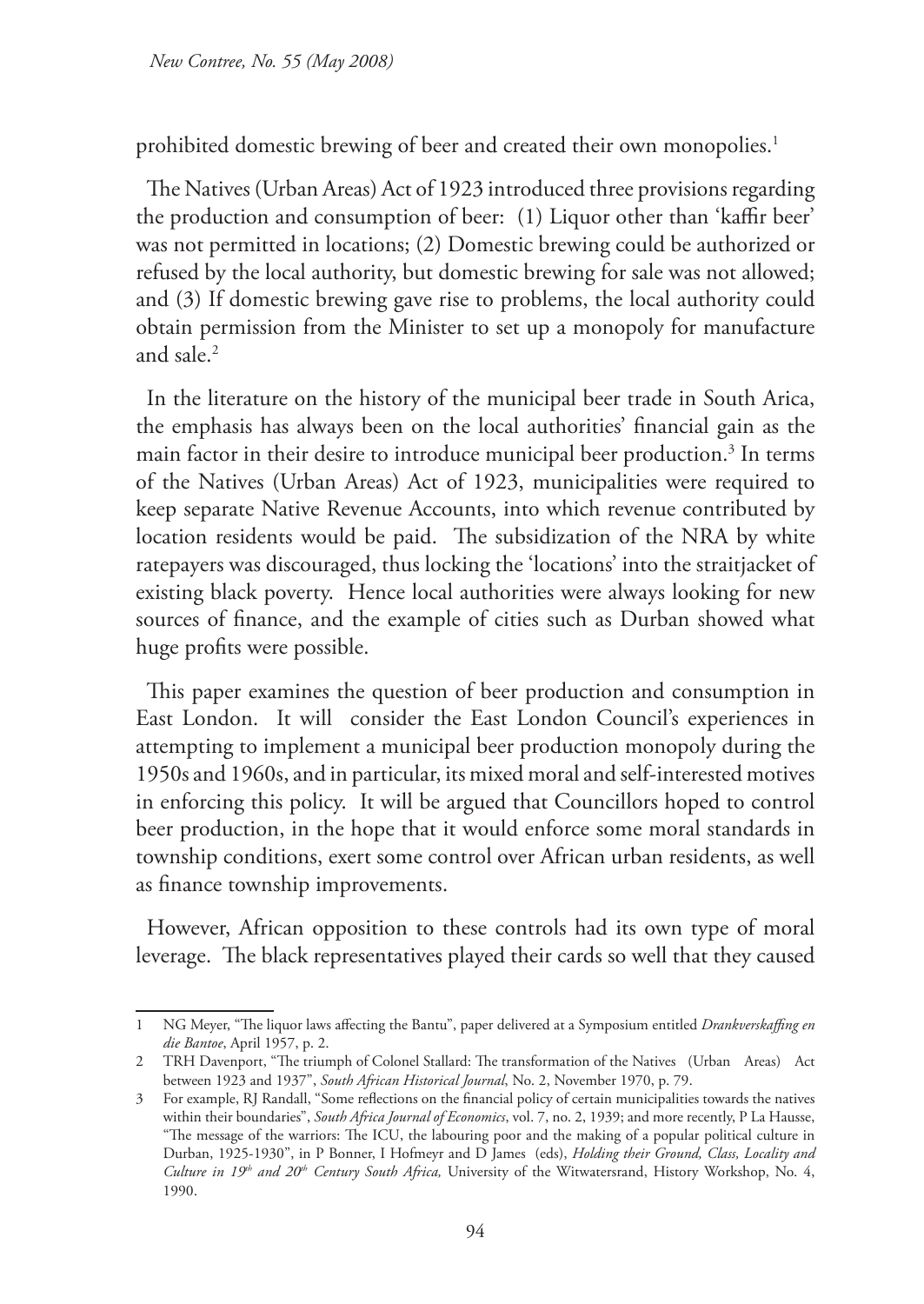chronic disagreements in the ranks of the white city fathers. In consequence, the white officials' ultimate victory did not only take a whole decade to achieve, but when it eventually materialized, it was highly circumscribed. The paper shows the multiple relations of power and morality between the white political elite and their African underlings – a complex political situation which defies superficial characterization.

### **The background to beer brewing in the East London City Council (ELCC)**

East London has always been a segregated city. The township, Duncan Village, grew rapidly during the early part of the  $20<sup>th</sup>$  century, from an estimated 25 000 inhabitants in 1930, to close to 75 000 in 1960 (although no accurate population figures exist).4 Population density was extraordinarily high, and the vast majority of residents lived cheek by jowl in closely packed and massively overcrowded tin shanties. (This was in the years before the creation of the new township of Mdantsane in the 1960s).

During the 1950s, East London was governed by a City Council, which was elected by whites only. A Native Affairs Committee (NAC) was a substructure of the City Council, and supervised the administration of the African township, Duncan Village. Black residents were represented on a "Native Advisory Board", established in terms of the Natives (Urban Areas) Act of 1923. The Board was elected on the basis of wards in Duncan Village. The City Council retained overriding formal powers. If there were no nominations in a specific ward, the Council had the right to appoint a member of the Board. The Board meetings were chaired by the Chairman of the NAC.<sup>5</sup>

In 1937 the City Council banned domestic beer production in the 'location'. In the place of private beer production, the municipality attempted to take over the production and supply of beer. It was felt that the custom of home brewing might give rise to serious social problems in industrial areas, where a large proportion of the African working population consisted of unattached males.<sup>6</sup>

<sup>4</sup> G Minkley, "'I shall die married to the beer': Gender, 'family'and space in the East London locations, c. 1923- 1952", *Kronos*, No. 23, November 1996, p. 139.

<sup>5</sup> Location Regulations, Chapter 2, listed in the East London Public Health and Non-European Affairs Committee, Report and Minute Books, 1956.

<sup>6</sup> East London City Council (hereafter ELCC), Town Clerk's report to Native Affairs Committee (hereafter NAC) , 6 November 1956.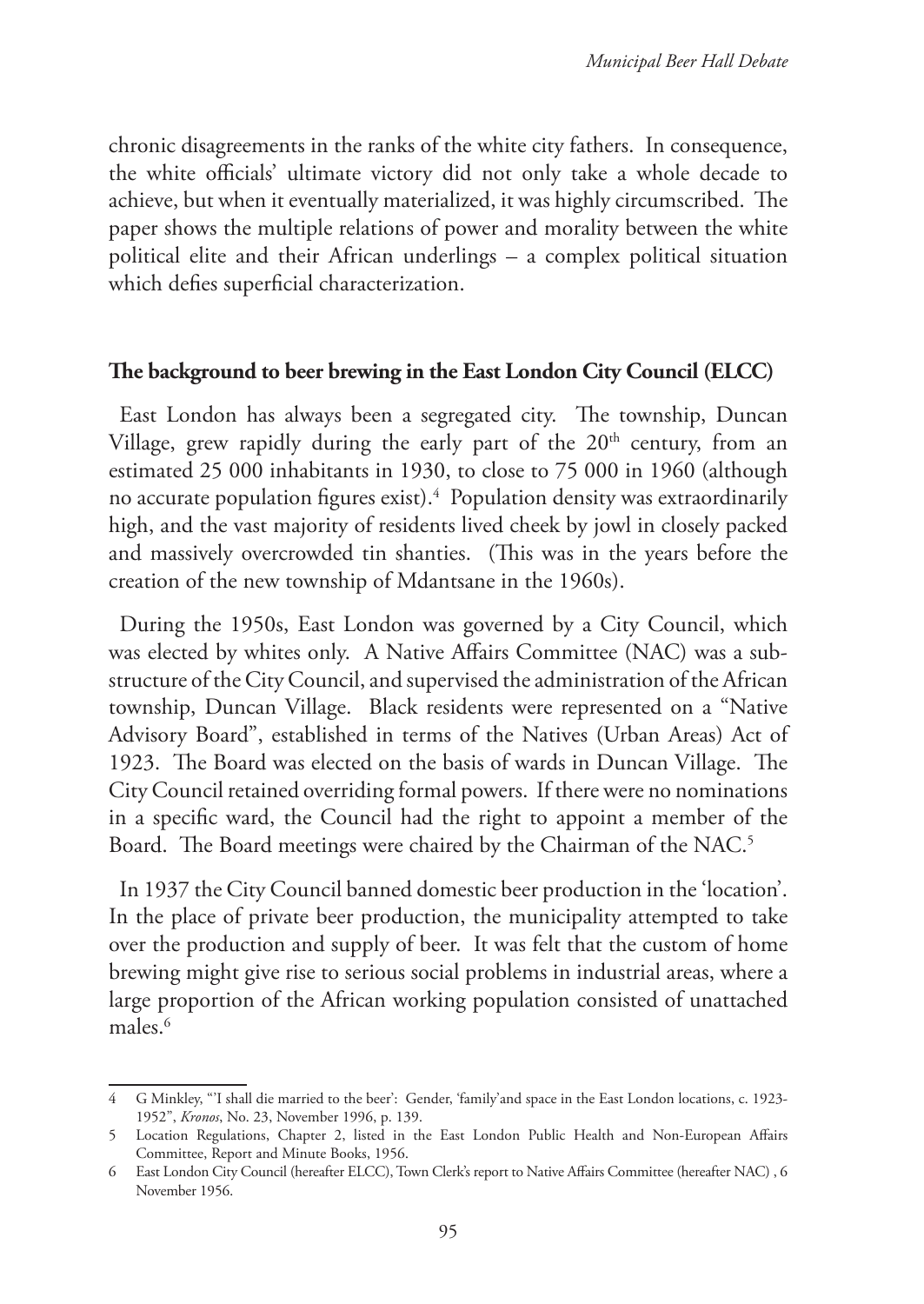The municipal beer hall experience was an unhappy one for the Council, however. It lacked the necessary technology to produce beer at scale, and production remained uneconomical.7 The Town Clerk later recalled that the beer hall was very unpopular amongst the township residents. Resistance to municipal beer halls was not new. In 1938, a march by African women to the steps of the East London City Hall objected to municipal plans to brew beer. They argued for the legality of home-brewing. They suggested that the municipal system was "objectionable, degrading, uneconomical and vexatious", and that the proper place for traditional beer drinking was within the family.<sup>8</sup>

The municipality struggled on with its brewing operation, but in 1947, the municipality abandoned its brewery. Township residents were again permitted to brew their own beer, and permits were issued to householders for the brewing of four gallons at a time.<sup>9</sup>

By 1956, the East London Native Revenue Account (NRA) was operating at an increasing loss. The stage was set for a very contentious policy initiative. The municipal officials returned from the 1956 Institute of Administrators of Non-European Affairs (IANA) annual conference, fired with newfound enthusiasm for municipal beer-brewing.

### **The Council's initial arguments: Beer profits and social improvements**

The first step towards municipal beer production was taken by the Nationalist mayor, Councillor Robbie de Lange, who maintained that beer halls would provide additional revenue, and reduce illicit trading in liquor.<sup>10</sup> Both the Town Clerk and the Township Manager responded positively. According to the Town Clerk, new facilities were much needed in Duncan Village. The proceeds from a beer hall could be used to remedy this problem:

There is no doubt that although the primary consideration of a municipal monopoly system is not the profit which can be made, a profit is made because

<sup>7</sup> IP Ferreira, "Die brou en verskaffing van kafferbier, met spesiale verwysing na moderne tendense" (Paper, South African Bureau for Racial Affairs (SABRA) *Drankverskaffing en die Bantoe* symposium proceedings April 1957), p. 9.

<sup>8</sup> *Umlindi We Nyanga*, vol. 5, no. 61, 15 June 1938, quoted in G Minkley, "'I shall die married to the beer' …", *Kronos*, No. 23, November 1996, p. 135.

<sup>9</sup> ELCC, Town Clerk's report to NAC, 6 November 1956.

<sup>10</sup> ELCC, NAC minutes, 6 November 1956.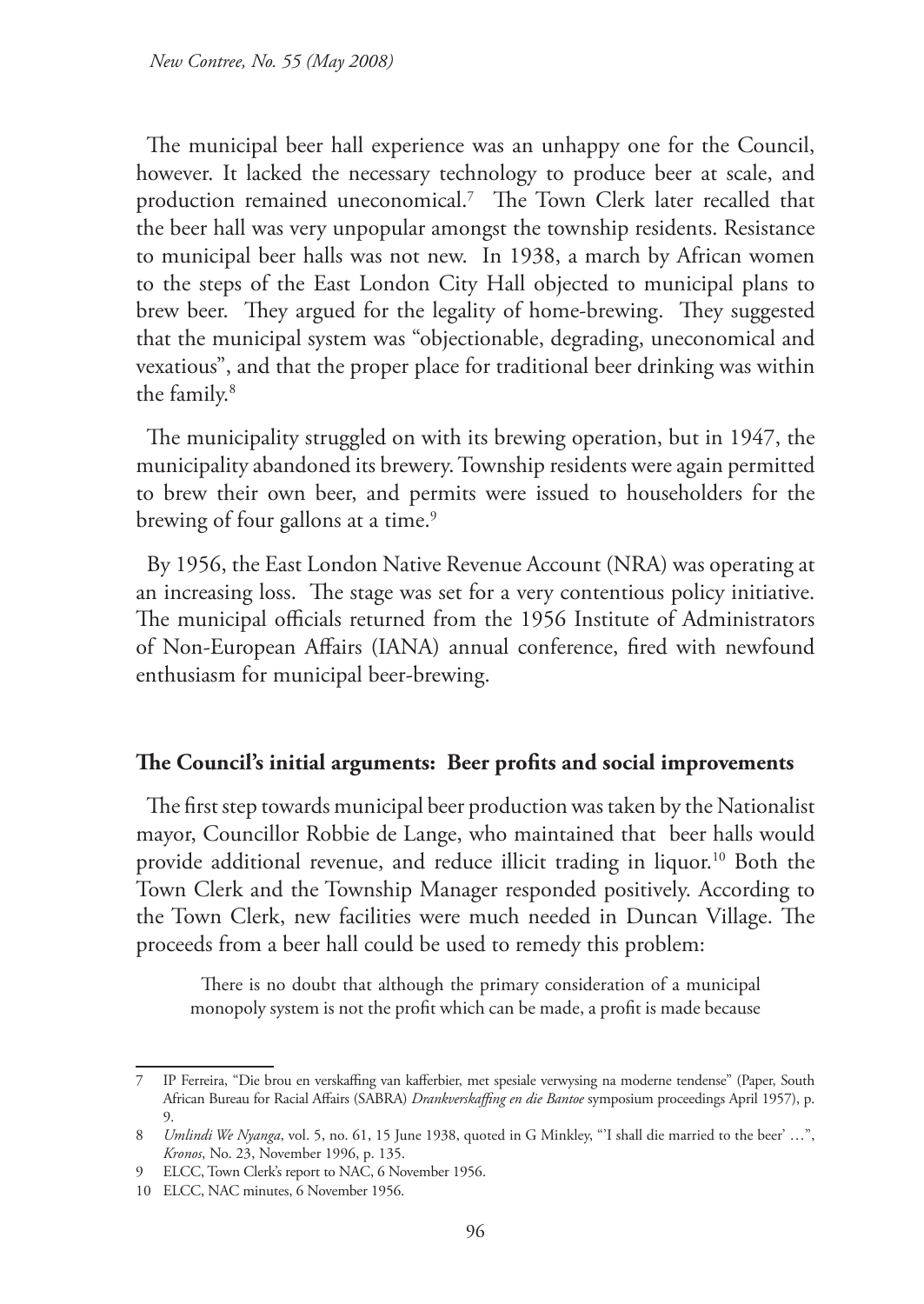of the highly scientific methods of brewing kaffir beer which have enabled local authorities to reduce costs to an absolute minimum.<sup>11</sup>

De Lange emphasised that municipal beer sales would "not be run as a profitmaking undertaking, but merely as an amenity and to ameliorate certain evils".12 Revenue would be "used in a humanitarian way, being returned to the native community itself, by way of meeting losses on native housing and by the provision of social and recreational amenities".

This decision had to be carried out by the Council's Native Affairs Committee (NAC), the body which, in effect, governed Duncan Village. The NAC agreed that a beer hall monopoly would be in the best interests of the local black residents. Only Councillor Evans recorded his dissent.<sup>13</sup>

### **The Native Advisory Board's response – Round one**

In terms of the Natives (Urban Areas) Act of 1945, Council had to consult with the Advisory Board about its beer hall plans. The following proposals were put to the Joint Locations Advisory Board (JLAB): that the Council would undertake all the brewing in the location and would also manage the proposed beer halls; that the Council would insist on a monopoly for its beer; and that no sprouted grain could be sold within the municipality.

The Board's response was a polite but firm rejection. The members made several telling points.<sup>14</sup> First, the supposed tendency of 'natives' to disrupt law and order was neatly turned against the municipal beer hall proposal. Mr. Dyani maintained that the previous municipal beer hall had been a source of crime and low morals. Mr. Hoho believed that the beer hall would lead to "riotous behaviour at the instigation of the drunks". Playing on white anxieties about unrest and resistance, he added that police searches for illicit beer could lead to rioting. Reverend Mashologu added the weight of professional insight to the argument by noting that when the previous beer hall was in operation it had often been difficult to conduct church services nearby.

Second, the Board members argued that traditional cultural differences militated against municipal beer halls. Mr. Dyani said that such beer halls were

<sup>11</sup> ELCC, Town Clerk's report to NAC, 6 November 1956.

<sup>12</sup> ELCC, Township Manager's report to NAC, 6 November 1956.

<sup>13</sup> ELCC, NAC minutes, 4 June 1957.

<sup>14</sup> ELCC, Joint Locations Advisory Board (JLAB) minutes, 24 June 1957.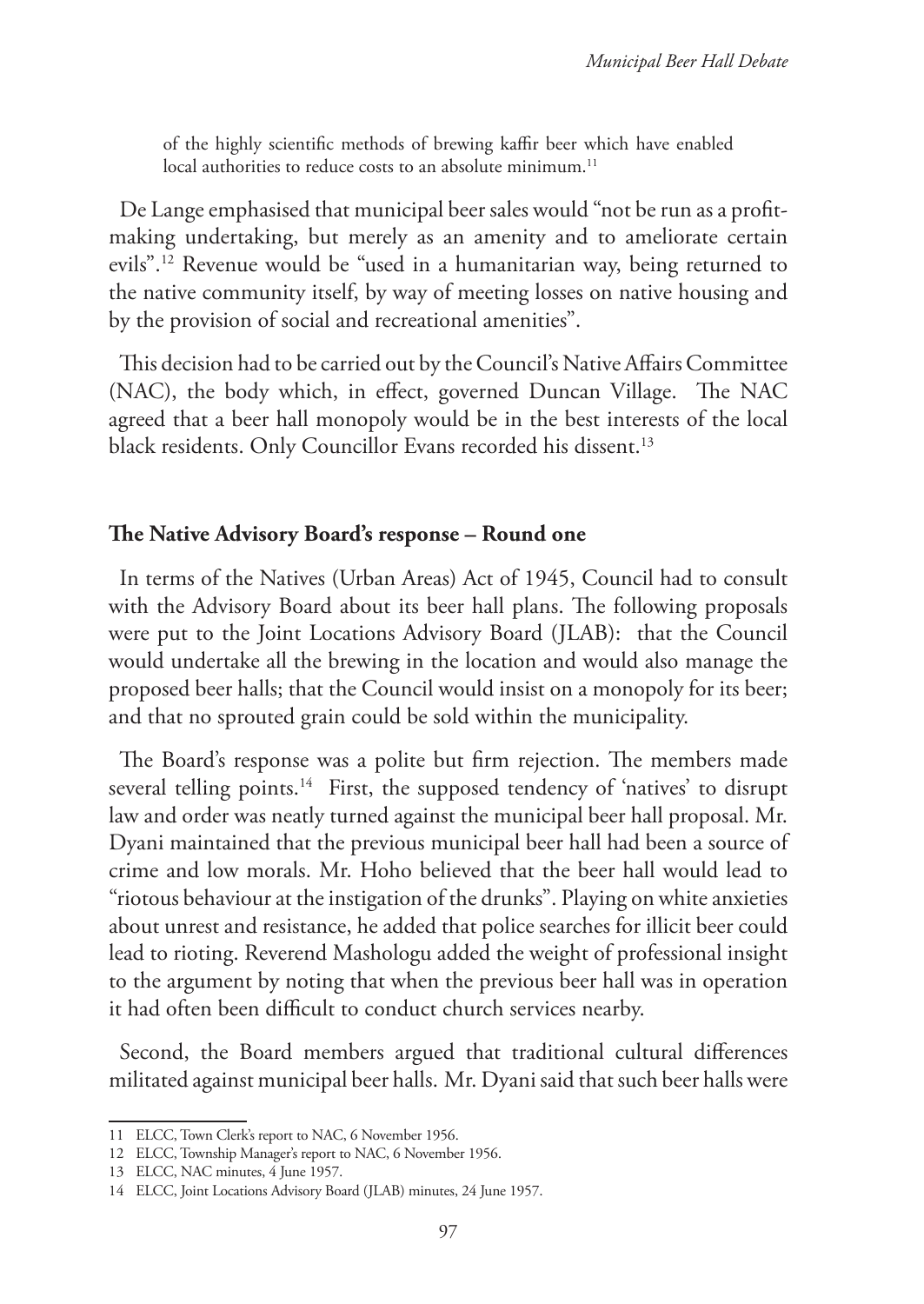contrary to native custom, since different age groups would drink together. Rev. Mashologu added:

We know ourselves, and we know what is not good for us ... the African people [have] not yet come to the stage where they know how far they can go with drinking ... the proposal to establish a beer hall, should be abandoned.

A tussle was emerging between the Board and the Council with each side anxious to delineate the essence of 'native custom'. By accepting the premise of essential cultural difference, the Board turned it into a weapon. In fact, the Board went one step further. Surely, if the black and white cultures are so different, they maintained, it was up to themselves to determine what would be to the benefit of their particular culture group.

Third, the Board indicated that the Council's concern to promote the welfare of the African community would entail the recognition of at least two important rights. These were:

- The right of Africans to trade amongst themselves; and since this principle had explicitly been adopted by the Government, any beer halls in the locations ought to be operated by Africans.
- The right to domestic brewing. Mr. Qongqo, for example, stated that many persons preferred to drink beer in their own homes, instead of in a beer hall.

Finally, the Board was uncomfortable with the proposal that profits should be derived from municipal beer halls. Rev. Mashologu said that the Council should rather spend its money on providing urgently needed facilities, instead of erecting unwanted beer halls.

The Board therefore unanimously resolved that the contemplated beer hall proposal was not in the best interests of the African residents. It was contrary to African custom and tradition; beer halls could never serve as centres for wholesome social recreation, and were in fact breeding grounds of crime; and the residents would lose their right to brew within their own homes.

## **Dissension on the Council, and the argument for "liberal paternalism"**

The Board's hostility to municipal beer halls occasioned some dismay on the Council.15 In fact, several of the Councillors could see the point of the

<sup>15</sup> ELCC, NAC minutes, 7 October 1957.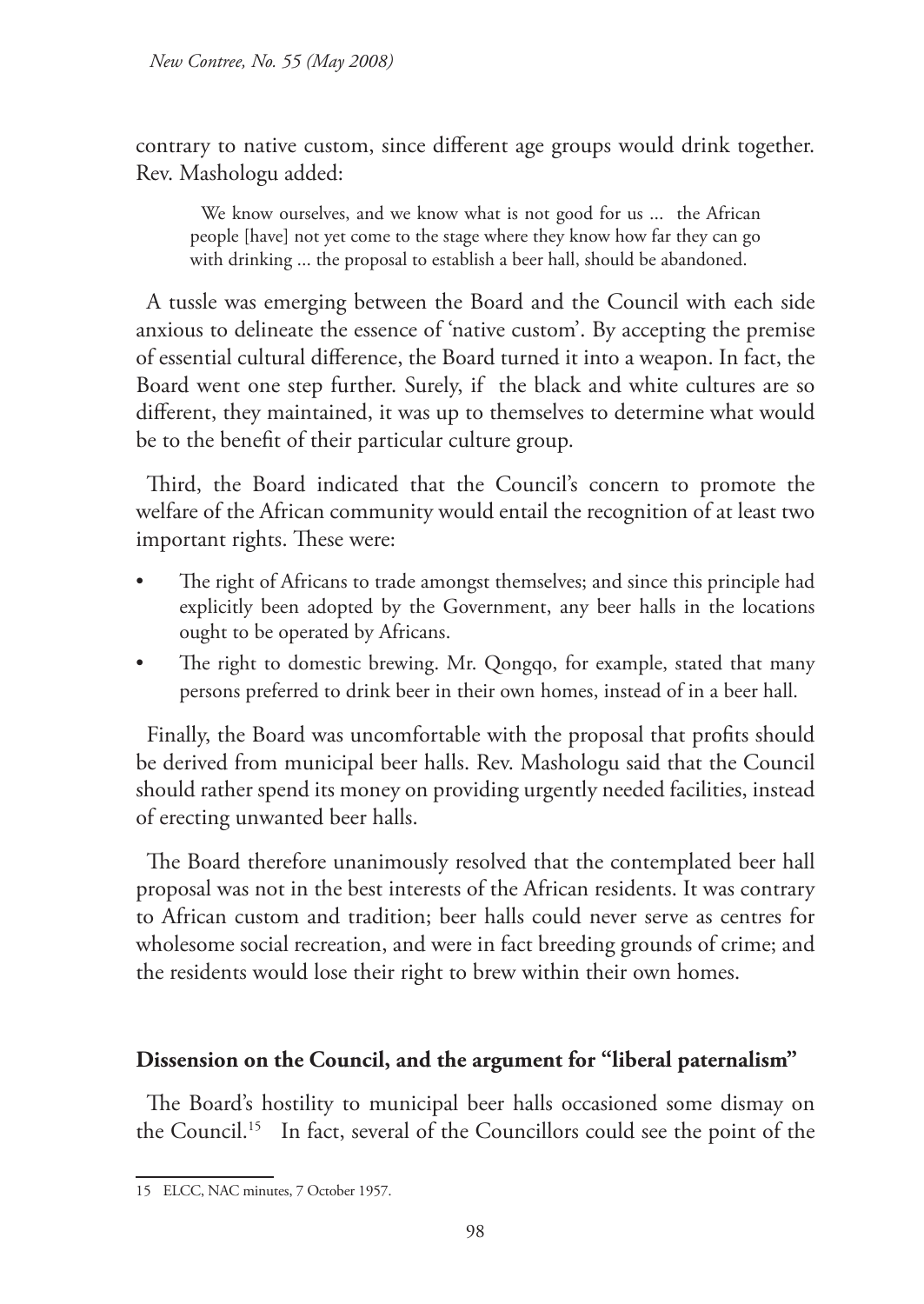Advisory Board. Certain of the councillors recalled that the previous beer hall in East London had been a failure and had not prevented dangerous concoctions from being produced. It was argued that African customs should be respected. A municipal monopoly was an "unwarranted interference in the life and custom of the native population, which would create friction between the two major race groups".

Other arguments focused on the need to respect existing freedoms. Some Councillors felt that a complete prohibition on domestic brewing was "unfair to those persons who wished to maintain this privilege"; that a plebiscite should be held; and that a beer monopoly "could be construed by the natives as being an oppressive measure - particularly in view of the fact that raids to combat illicit liquor brewing would be likely to be intensified".16 These Councillors felt that it was "morally incorrect to enforce upon the native population measures which were not absolutely necessary in their own interests". For the first time, the Councillors showed some sensitivity to the fact that the African beer producers would be deprived of their income.

These arguments elicited a vigorous defence from the municipal monopoly lobby. The Town Clerk reminded the councillors that enormous advances had been made in the scientific brewing of beer. He also stressed the moral obligations of the city fathers. He had inspected the locations, and "had been most distressed to observe the pathetic lack of social and recreational amenities for the natives", due to the deficit on the Native Revenue Account. The Township Manager and the City Treasurer confirmed that the huge deficit on the Native Revenue Account was growing year by year, and was having a "very important effect on the City's finances as a whole".

The debate prompted Councillor King to compose a memorandum on the subject, aimed directly at persuading the Board to accede to municipal brewing. King maintained that the main priority was the "smashing of the vast, profitable illicit [African-controlled] liquor racket in this country. This [was] a matter first and foremost of law and order and sound government".17 As regards 'sound government', King emphasised the solidarity of interests between the Councillors and the Board: "We, as persons charged with the responsibility for many thousands of inhabitants of East London, must take a responsible view of this whole problem..." He emphasised the Council's

<sup>16</sup> ELCC, NAC minutes, 7 October 1957.

<sup>17</sup> ELCC, JLAB minutes, October 1957.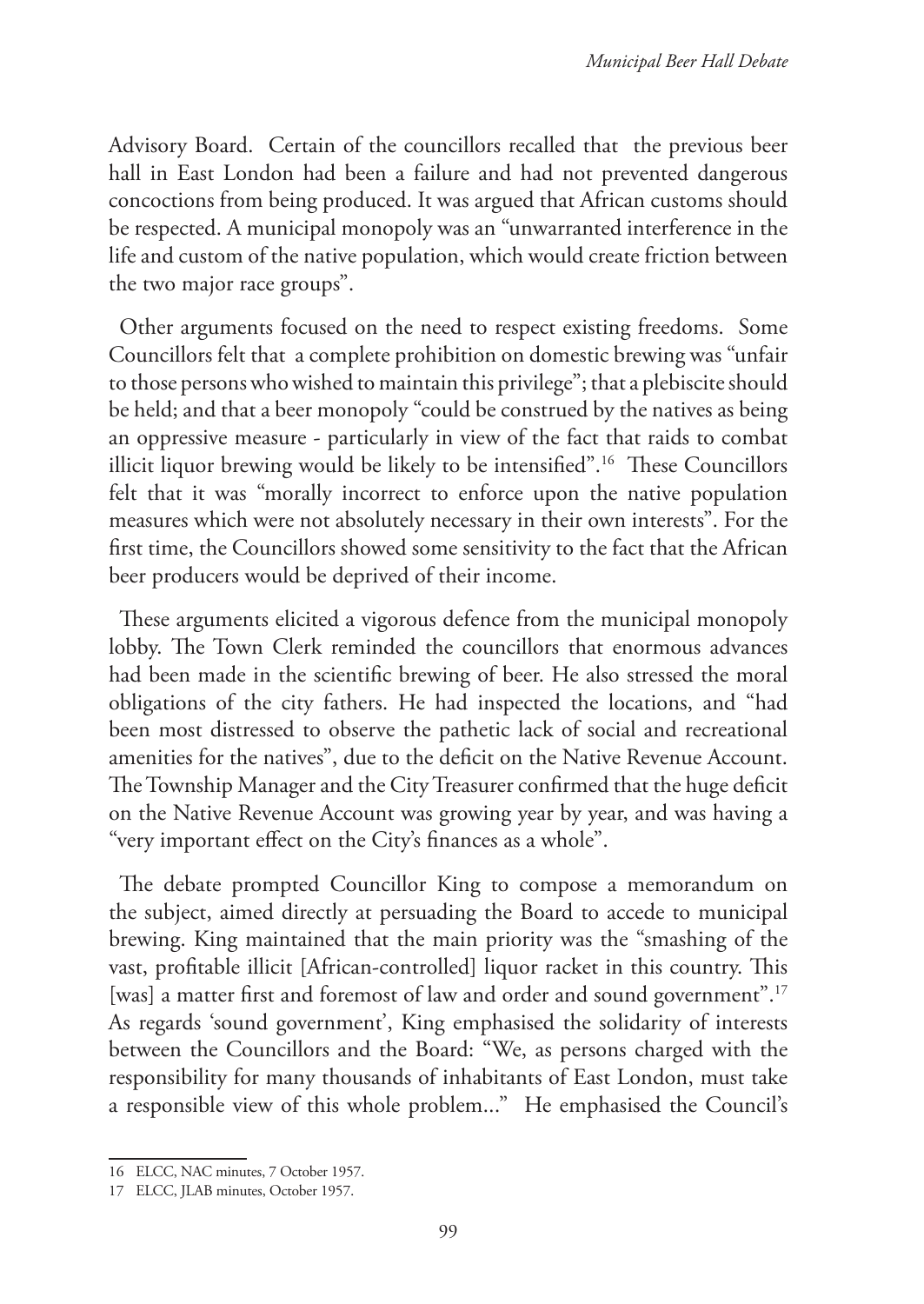desire to work in partnership with the Advisory Board. He reminded the Board that the Council had the power to enforce a solution to the problem, but said it was reluctant to do so: "We do not want to use force. We would rather have a solution in which you agree with our recommendations ... The sound solution of a social problem is one which has the backing of the majority of reasonable people" – in effect, a plea for consensus amongst black and white residents.

He also reminded the Board that there would be social costs attached to the Council's reluctance to resort to more forceful measures. This placed a moral obligation on the Board to adopt a morally just solution:

I assure you that the Council is not going to ram a monopoly down your throats, even though by enforcing a monopoly for the purpose the Council would probably be able to spend many thousands of pounds a year from the profits made on the sale of kaffir beer in the provision of all manner of social amenities in Duncan Village.

Councillor King's seductive and serpentine logic invoked many of the strands of patriarchalism. He postulated a possible consensus between the Councillors and their African subjects, yet reminded his audience of the element of latent coercion which lay at the Council's disposal. He also recognised Africans' rights, but, by using emotional blackmail, played on the Board members' guilt if they forfeited amenities for their community.

To crown it all, he referred to three categories of persons whose need for beer would be met by the Council: "It is for the busy housewife, the lazy housewife and the unmarried male members of the population that the need for a relatively safe form of liquor exists".

This argument was significant on three counts. First, King presented the Council as the defender of certain underprivileged sectors of the black community. Second, this aspect of his argument would serve as a constant red herring in subsequent debates. Board members had repeatedly to point out that these people already had perfectly adequate existing arrangements to brew their own beer. Third, and most crucially, it was a tacit admission that certain categories of township resident did not live in accord with 'native custom'. Single men, women working outside the home, and women who had found better things to do than fulfilling customary duties, did not square with the world of cultural traditionalism. Ironically, King's argument served to undermine officials' claims about the importance of cultural traditions and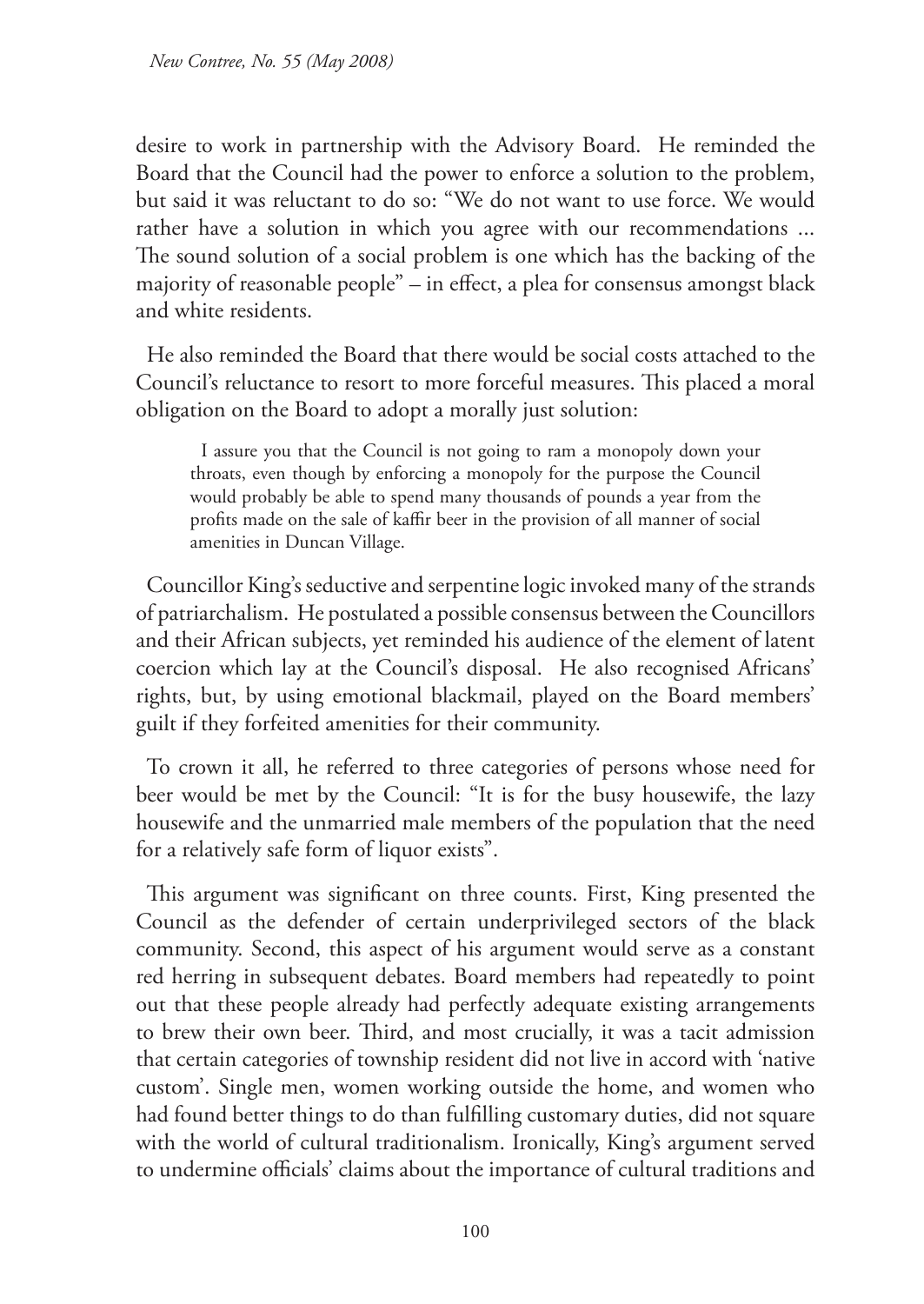customs in Duncan Village.

King's address then took an unexpected turn. Without the foreknowledge of the municipal officials, he offered the Board a system of parallel municipal and domestic brewing: "We will make it possible for many decent people to choose whether they would prefer to drink kaffir beer or poison, which at present may be the only alternative available to them".

King's proposal for a dual brewing system represented a remarkable synthesis of traditionalism and liberalism. On the one hand, Councillor King cast his proposal in the terms of cultural tradition: "Here in East London, our population is predominantly Xhosa. You are a self-respecting and proud people. You do not like to be unnecessarily interfered with". On the other, it was a tacit recognition of the individual right to choose. The proposal had the effect of intensifying the dissension on the Council between those who supported a dual system and those who favoured a municipal monopoly. The strongest opposition to King came from the Town Clerk and the Township Manager, two officials who believed strongly in enforcing municipal social controls.18

## **The Native Advisory Board's response – Round two**

The Board's response to the renewed petitioning was a perfectly pitched manoeuvre. To begin with, the Board placated the Council by employing several rhetorical flourishes. Mr. Dyani said that he appreciated the fact that the profits would be used for the benefit of the community. The Council's reluctance to resort to coercion was also noted with appreciation. Councillor King's compromise suggestion that a dual brewing system be introduced meant "that the Council takes note of the views of the people - a commendable approach indeed". The Board also agreed that, "dangerous concoctions sold on the black market cannot be countenanced ... The maintenance of law and order in any community is a requirement with which all present [are] in entire agreement".

Having given due recognition to the framework of patriarchalism within which both the Council and the Board functioned, the Board proceeded to advance several powerful arguments that struck at the heart of the Council's

<sup>18</sup> ELCC, NAC minutes, 11 May 1959.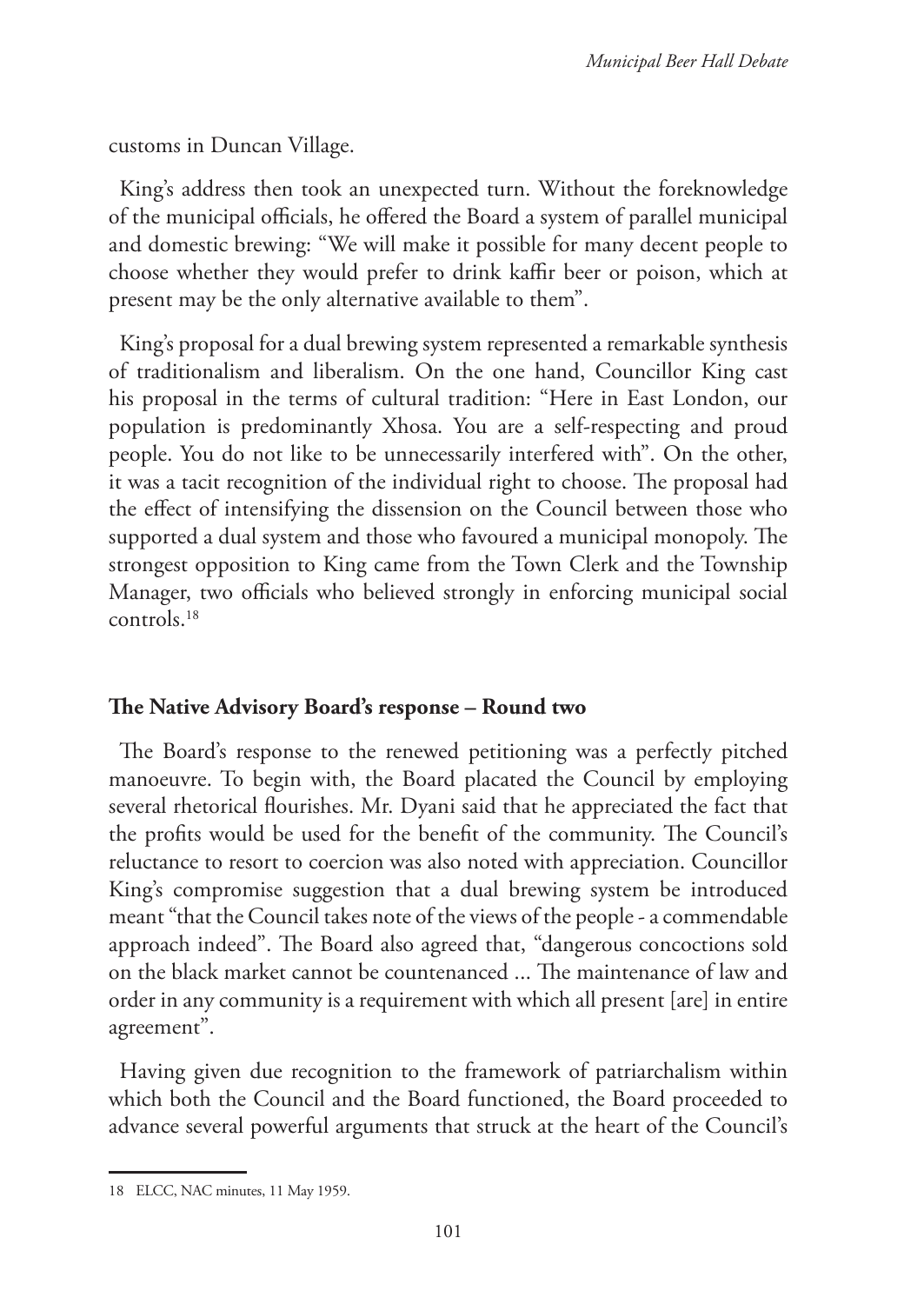position. First, the Board challenged the councillors' facile assumption that all homemade beer was poison: "This, we humbly submit, is an exaggeration".

Second, the Board attributed the problem of social evils to a more fundamental cause than the activities of unscrupulous shebeen owners: "Social conditions of a people with limited employment, housing and other facilities are a breeding ground for the brewing and consumption of illicit concoctions."

Third, in the light of this criticism, the principle of providing social amenities by means of beer profits seemed altogether immoral:

The Council thus legalises open drunkenness and all the evils that accrue from it just because the next day the community may benefit in one sphere or another. In other words, rob and kill Tom today in order to cater for Dick's needs tomorrow. We are asked to condone destruction today because there may be construction or rehabilitation tomorrow.

Fourth, the Board rejected the argument that certain categories of township residents, such as 'busy housewives, lazy housewives and unmarried men', needed to have their beer supplied by the municipality. Board members insisted that such people were quite capable of making satisfactory arrangements to attend to their drinking habits. The Board produced the results of a survey of the views of hostel inmates. The survey concluded that municipal beer production "was turned down without any intimidation whatsoever, [since] the evils of past experience [had] left an unclean record in the minds of the people".19

Finally, the offer of parallel brewing was also rejected, on the grounds that there would be competition between:

…home brewers who have no legal powers in the field of their operation, and ... the City Council which has overriding powers which they can employ either directly or indirectly to whittle away or even eliminate competition. Thus, there is no question of fair dealing and fair competition.

The Board concluded by unanimously rejecting any form of municipal beer brewing.

Subsequently the Board turned to a strategy of procrastination. After a lengthy study tour (paid for by the Council) to other centres where what the Council was contemplating had already been implemented, Board members returned to East London with their views little altered. Procrastination

<sup>19</sup> ELCC, JLAB minutes, 27 October 1958.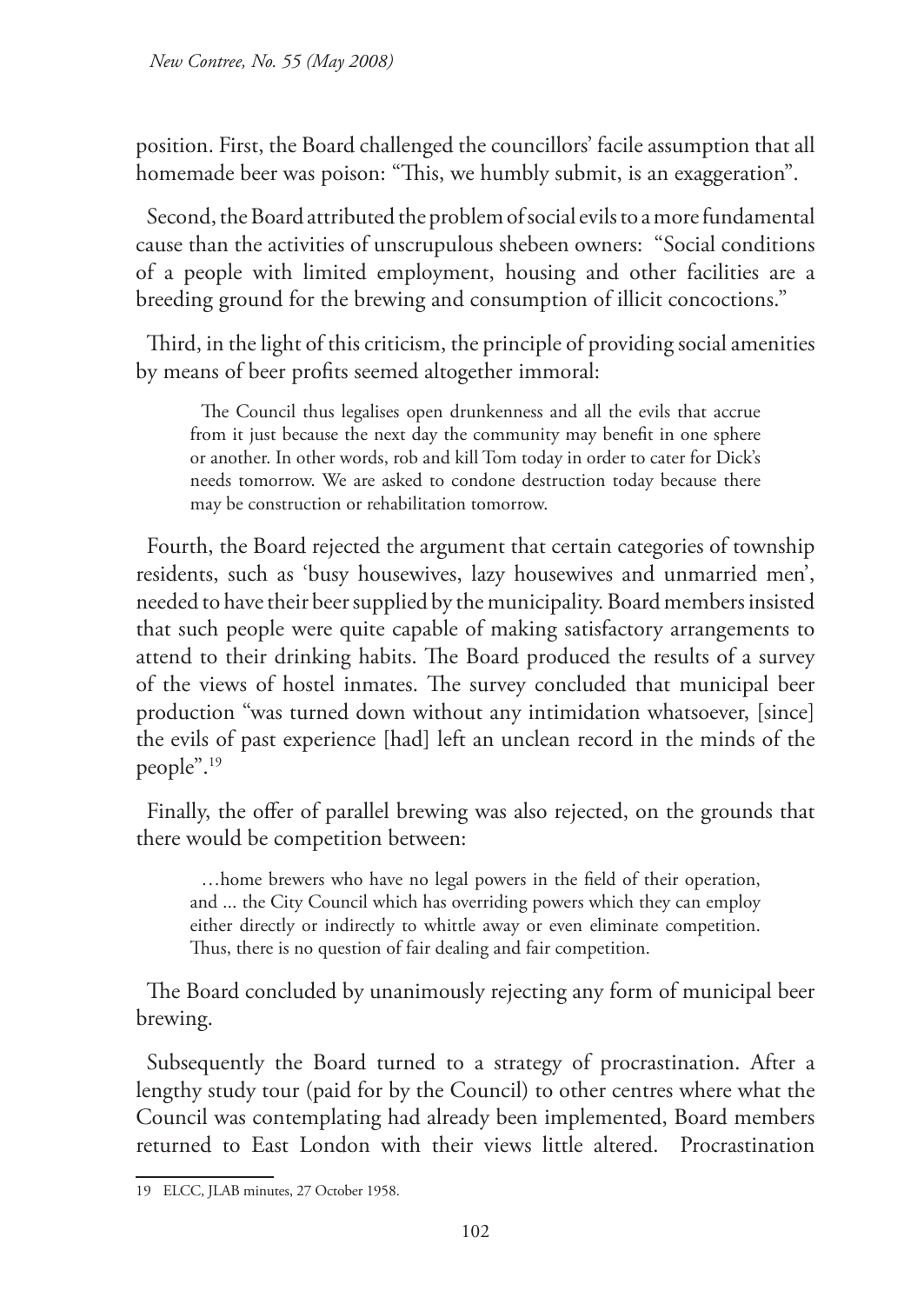was the Board's only weapon but it was a weapon which capitalized on the confused moral and practical concerns of the Councillors. In September 1958, almost two years after the Council initiated the issue, nothing had yet been achieved. The Board offered to write another report on the issue. The matter was postponed once again, despite increasing Council anxieties about financial shortages and the need to provide housing.20 The beer debate clearly showed the extent to which the subordinate party in a context of patriarchal relations can nonetheless exercise considerable moral suasion.

#### **Arguments for coercive intervention**

By November 1958, Councillor Sobey had had enough. In a strongly worded memorandum to the NAC, he maintained that the Board's opposition was based on "very weak and specious reasons". He further claimed that the Board was being subjected to "heavy pressure by the well organised shebeen queens and their gangs". The Board was using delaying tactics, he said. Councillor Sobey wanted to overrule the Board's objections:

Considerable opposition to municipal brewing is normal. It is usually accompanied by boycotting. But when the residents realise that good quality beer can be bought... opposition soon falls away. And when they see the amenities and facilities which are provided from beer profits they gladly agree that they were in error in opposing the establishment of the system.

Since Councillor Sobey was the chairman of the Advisory Board, and hence the only Councillor who regularly attended Board meetings, he was an influential gatekeeper in the relationships between the Board, the NAC and the Council. He had the power to interpret Board proceedings for the Council and could thereby effectively discount many of their arguments. The NAC was very impressed with his memorandum, and recommended to Council to apply to the Minister for the exclusive right to manufacture, sell and supply beer in East London.<sup>21</sup> It was only the Council's anxieties about violent resistance that halted this initiative.

<sup>20</sup> ELCC, Town Clerk's report to NAC, 11 September 1958.

<sup>21</sup> ELCC, NAC minutes, 6 November 1958.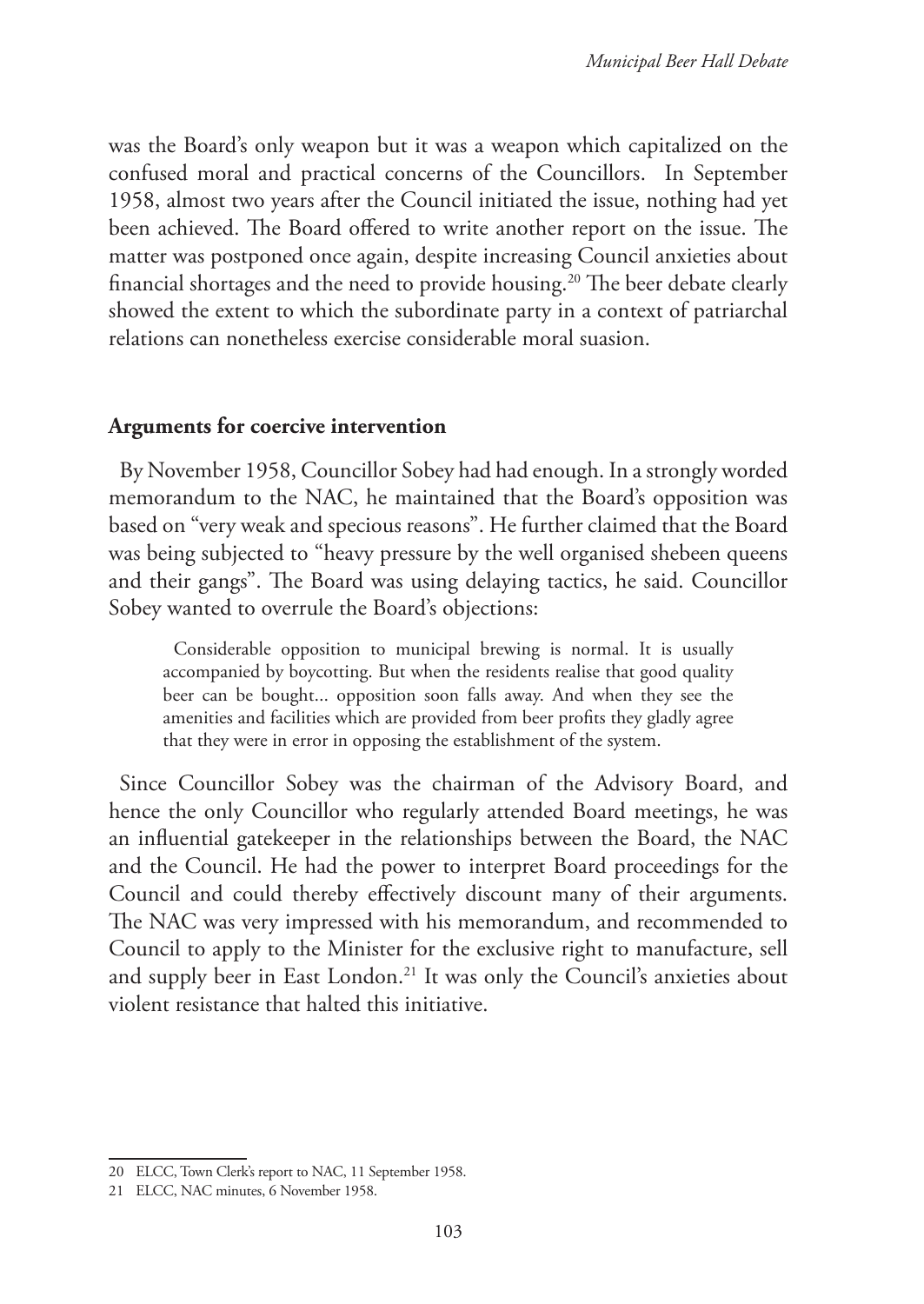### **The limits of coercion: The effect of the national political climate**

In his enthusiasm for a municipal beer monopoly, Councillor Sobey had written to the Durban Town Clerk for advice, since Durban's success with municipal beer production was renowned throughout South Africa. The response from Durban contained some practical political advice: "If you have a homebrew system, you should at least defer to a more opportune time (if there is one) the proposal to establish a municipal beer hall".<sup>22</sup> The Durban Town Clerk's advice should be understood within the context of an increasingly sensitive national political climate. There was a surge in Africanist political opposition during the late 1950s, and a growing militancy amongst African National Congress (ANC) supporters. In September 1959, the ANC called for a Union-wide boycott of beer halls, and demanded home-brewing of beer.<sup>23</sup> African political opposition was evidently a factor to take into account. During 1959, Durban's beer halls served as the focus for popular protest, and the *Daily Dispatch* carried reports of political agitation in Duncan Village.<sup>24</sup>

Because of this political climate, the Advisory Board gained renewed strength. It complained that the beer question had been broached at a very awkward time. The Board returned to the Council armed with a unanimous motion taken at a public meeting, that Duncan Village residents opposed municipal brewing.25 Several township residents expressed their grievances in the pages of the *Daily Dispatch*. Effectively, a stalemate had been reached.

The Advisory Board's stance also found support within the white community. An intense debate raged in the *Daily Dispatch*, reflecting an awareness amongst white readers that the wishes of the Advisory Board could not simply be brushed aside. As one writer put it, "Why antagonise [Africans] as their pleasures and leisures are meagre enough already!"26 Readers were especially offended by the idea of subsidising township developments with beer profits. Several correspondents criticised the paternalistic arrogance of councillors who believed they knew best what was in Africans' interests.<sup>27</sup>

<sup>22</sup> ELCC, NAC minutes, 11 May 1959.

<sup>23</sup> *Daily Dispatch*, 8 September 1959.

<sup>24</sup> For example, *Daily Dispatch*, 27 July 1959.

<sup>25</sup> ELCC, JLAB minutes, 21 November 1960.

<sup>26</sup> *Daily Dispatch*, 14 April 1959.

<sup>27</sup> For example, *Daily Dispatch*, 16 April 1959; 30 April 1959 (Editorial); 13 May 1959; 27 May 1959; 29 May 1959; 30 June 1959; 15 July 1959; 11 November 1959.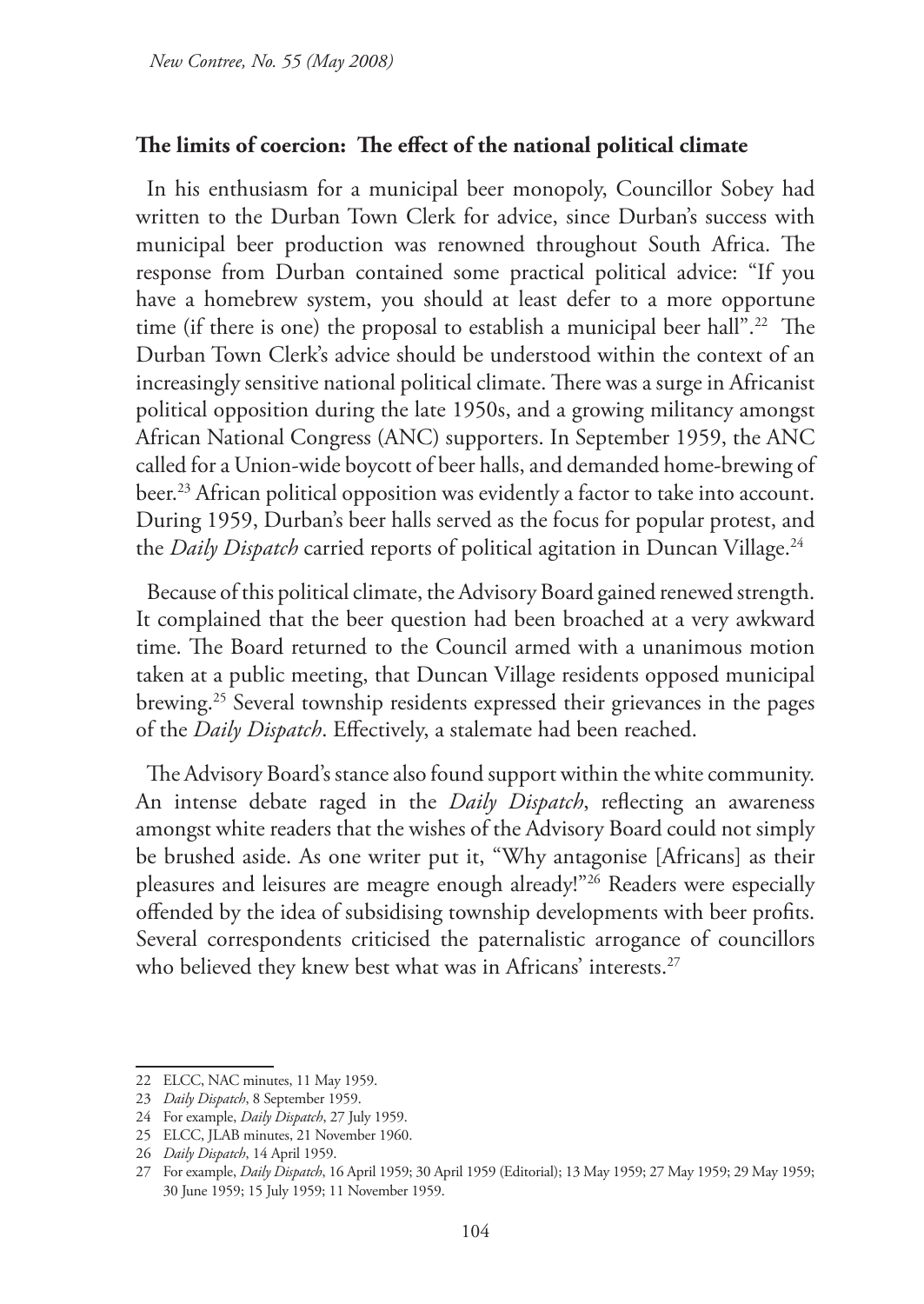Subsequently, at a meeting of East London ratepayers, the beer brewery was struck from the Council's proposed loan schedule. In the face of this popular pressure, the East London City Council decided to defer the issue for six months. The Durban disturbances figured explicitly in the Council's decision.28 As Gary Minkley noted, this vacillation characterised the East London City Council's dealings with Duncan Village. It was "an unsure and ideologically incoherent local state".<sup>29</sup>

### **From beer to liquor**

The beer issue was finally resolved, not because of any clarity being reached on the moral questions involved, but due to the problem being overtaken by events which completely redefined it. A combination of circumstances had the effect of subsuming the beer issue under the more abstract notion of individual rights. By the late 1950s, there were widespread debates about Africans' right to consume 'European' liquor. Certain interest groups promoted the argument that all individuals should enjoy certain rights with their corresponding obligations.

Certain quarters of opinion had always opposed the sale of any form of liquor whatsoever to Africans. This was on the grounds of opposition to the consumption of alcohol in general. For these people, images of crime, delinquency, prostitution and disorder were the inevitable concomitant of African liquor consumption. At the April 1957 SABRA symposium, *Drankverskaffing en die Bantoe*, the South African Temperance Union expressed its concern about the "fighting, brawling, bodily injuries [and] murder" which were prevalent before liquor controls were instituted on the Witwatersrand. A Pretoria municipal official placed the matter in the context of rapid industrialisation, unprecedented influx of black people into the cities, unhygienic housing conditions, unemployment, insecure families, and the disintegration of social ties. In such a context of instability, liquor abuse had tragic human consequences: "*Geen prys is te hoog vir al die ellende, verdriet, verwaarloosde wesens and al die wrange ontregte wat drankmisbruik oplewer nie*". These sentiments were not only expressed by whites; there was also an African movement called the Independent Order of the True Templars in the 1930s, which encouraged their followers to become teetotalers. Sol Plaatje,one of the

<sup>28</sup> *Daily Dispatch*, 29 July 1959.

<sup>29</sup> G Minkley, "'I shall die married to the beer' …", *Kronos*, No. 23, November 1996, p. 137.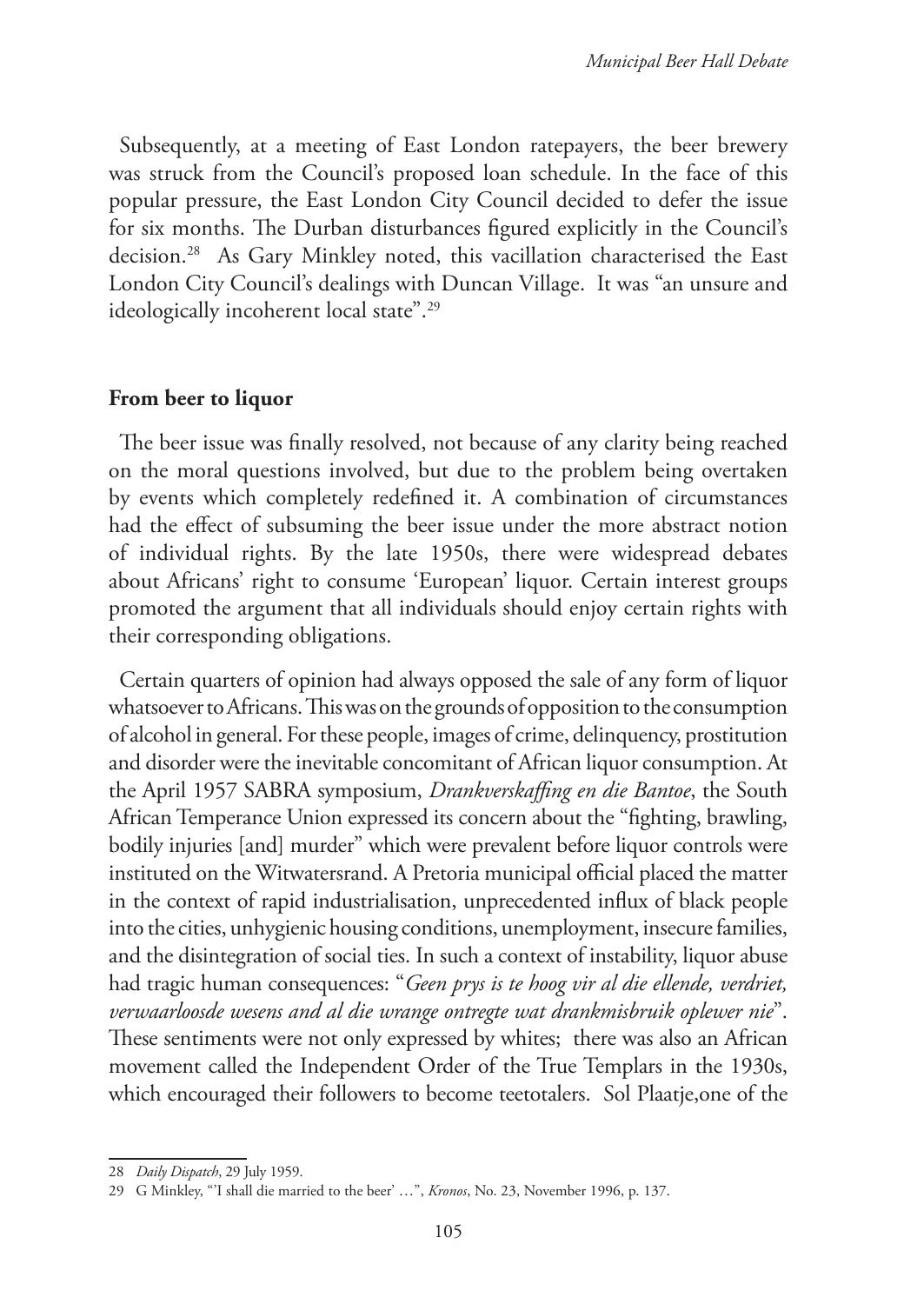founders of the ANC, was a member of this movement.<sup>30</sup>

By the 1950s, the system of 'European' liquor control in South Africa was particularistic, eccentric and inchoate. The general principle that no Africans should be allowed access to hard liquor was in practice qualified by numerous special provisions. In the Cape Province, for example:

No Native, Kafir, Fingo, Basuto, Hottentot, Bushman or the like, who holds a certificate from the Educational Department as an elementary teacher, or ... who has reached the fourth standard of instruction ..., or who is an undergraduate of the University of the Cape of Good Hope, or who is a Minister of the Gospel duly admitted as such into any Christian Church...

would be subject to the laws of prohibition.<sup>31</sup>

As a delegate to the 1957 South African Bureau for Racial Affairs (SABRA) symposium on "Liquor Provision and the Bantu" declared: "One is struck by the lack of uniformity throughout the provinces, which must militate against the successful enforcement of the law by the administrators and those administered".32

At the heart of the debate was the question regarding the contemporary status of the 'Native'. Were Africans ready yet for modern liberties and controls? Were some more ready for the identities of modernity than others? Or were Africans as a general category still to be controlled with the heavy-handed methods of absolute prohibition?

Three strands of opinion on the matter may be distinguished. At one extreme, the South African Temperance Alliance advocated the total prohibition of traditional beer as well as 'European' liquor as far as black people were concerned. The Alliance rejected the argument that "good class and well educated Bantu" should have the right to consume European liquors. They feared that this would lead to a growing demand on the part of increasing numbers of Africans. And this in turn would lead to the "destruction of a race", similar to the fate of the Maoris in New Zealand.<sup>33</sup>

<sup>30</sup> P La Hausse, *Brewers, beerhalls and boycotts…*, p. 20.

<sup>31</sup> Act 39, 1887, Cape of Good Hope.

<sup>32</sup> NG Meyer, "The liquor laws" (Paper, South African Bureau for Racial Affairs (SABRA) on "Drankverskaffing en die Bantoe simposium voordragte", April 1957, pp. 7-8.

<sup>33</sup> SP Freeland, "Views of the South African Temperance Alliance" (Paper, SABRA symposium, April 1957), "Drankverskaffing...", pp. 13-19.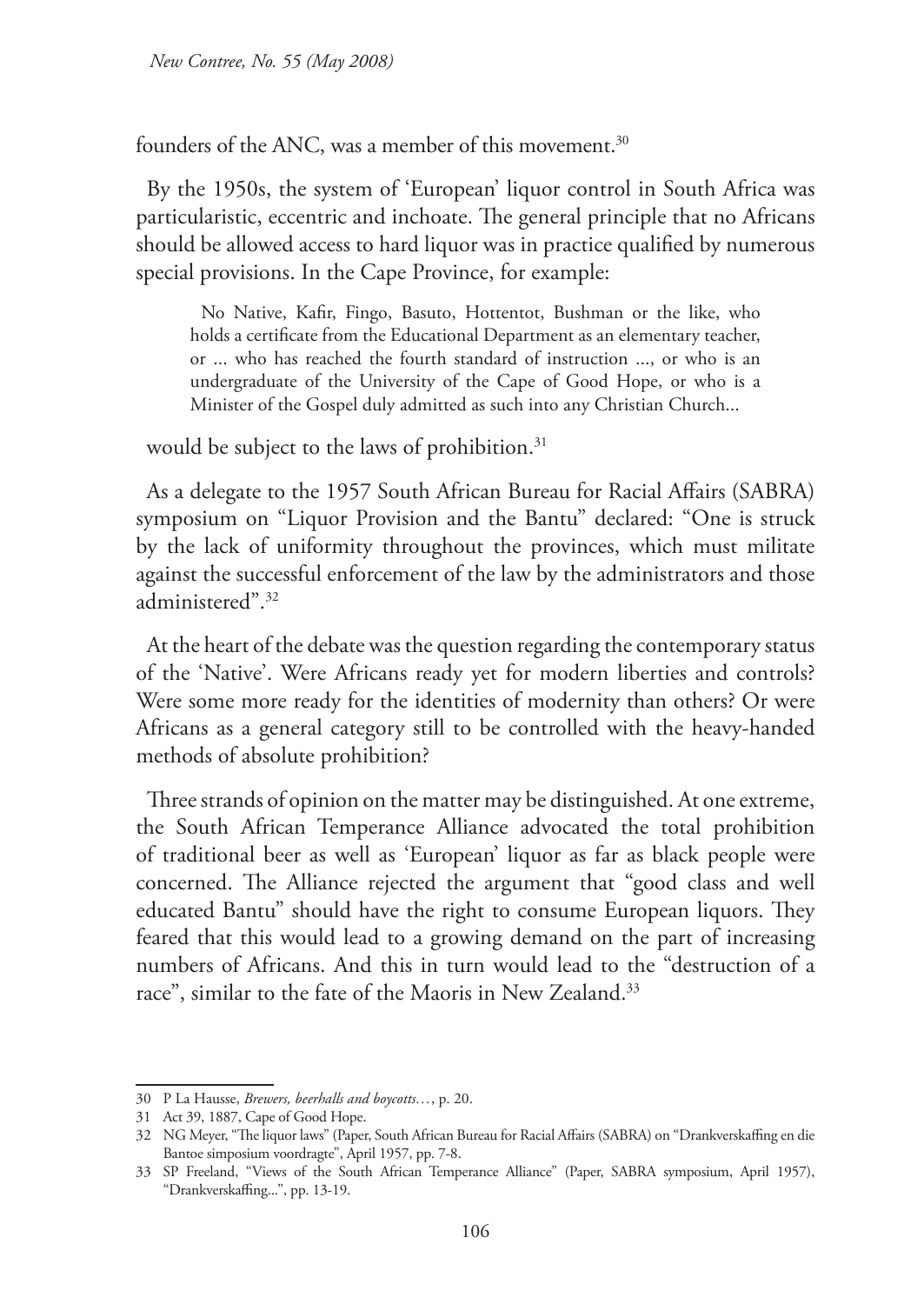According to this view, the problem of domestic beer production was part of a bigger issue, viz. a general collapse in social morals due to alcohol consumption. This objection was therefore not specific to *Africans* drinking but to society at large. In this regard, the Temperance Association's approach had an important levelling effect. *All* people, they believed, were tempted to seek relief from social pressures by means of alcohol dependence.

This universalistic advocacy of liquor controls was shared by a number of clergymen. The United East London Ministers' Fraternal had maintained that there were no adequate grounds for racial discrimination on the matter of liquor control: "What right have we to say that what is wrong for the non-European is right for the European..."34. Similarly, a member of the Dutch Reformed Church's Synodal Commission for Public Morals pressed for stronger controls for all imbibers, regardless of "class and race".35

But a second viewpoint argued that black people required special protection:

In the interests of the whole community it is imperative that we realise that the Bantu people of this land, in common with other races recently emerged from a primitive way of life, are our responsibility as bearers of Christian civilisation. In this sense we *are* our brother's keeper.<sup>36</sup>

A third strand of opinion was more explicitly liberal, and maintained that Africans and whites had equal rights to consume alcohol. By the 1960s, the argument for liberalising the supply of alcohol to Africans began to be heard in governmental circles. Proposals were made for the lifting of prohibitions altogether, in order to undercut the extensive illegal liquor trafficking networks. This was the position was generally adopted by those officials who had to deal with the practical difficulties of liquor control. Mr. Meyer of Kimberley pointed out that "history has shown that prohibition has always been a failure regarding liquor".<sup>37</sup> A policeman said of prohibition that it was costly, and ultimately futile, to implement, and simply had the effect of creating a sense of hostility towards the police.<sup>38</sup>

This position was usually associated with claims that the African population had already advanced some way towards European civilisation. According to

<sup>34</sup> ELCC, General Purposes Committee minutes, 18 January 1951.

<sup>35</sup> Ds de Beer, "*Gesigspunt*" (Paper, SABRA symposium, April 1957), "Drankverskaffing...", p. 58.

<sup>36</sup> SP Freeland, "Views" (Paper, SABRA symposium, 1957), p. 45. Emphasis added.

<sup>37</sup> NG Meyer, "The liquor laws" (Paper, SABRA symposium, 1957), p. 8.

<sup>38</sup> HJ du Plooy, "*Gesigspunte van die Polisie*" (Paper, SABRA, symposium, April 1957), "Drankverskaffing...", pp. 71- 74.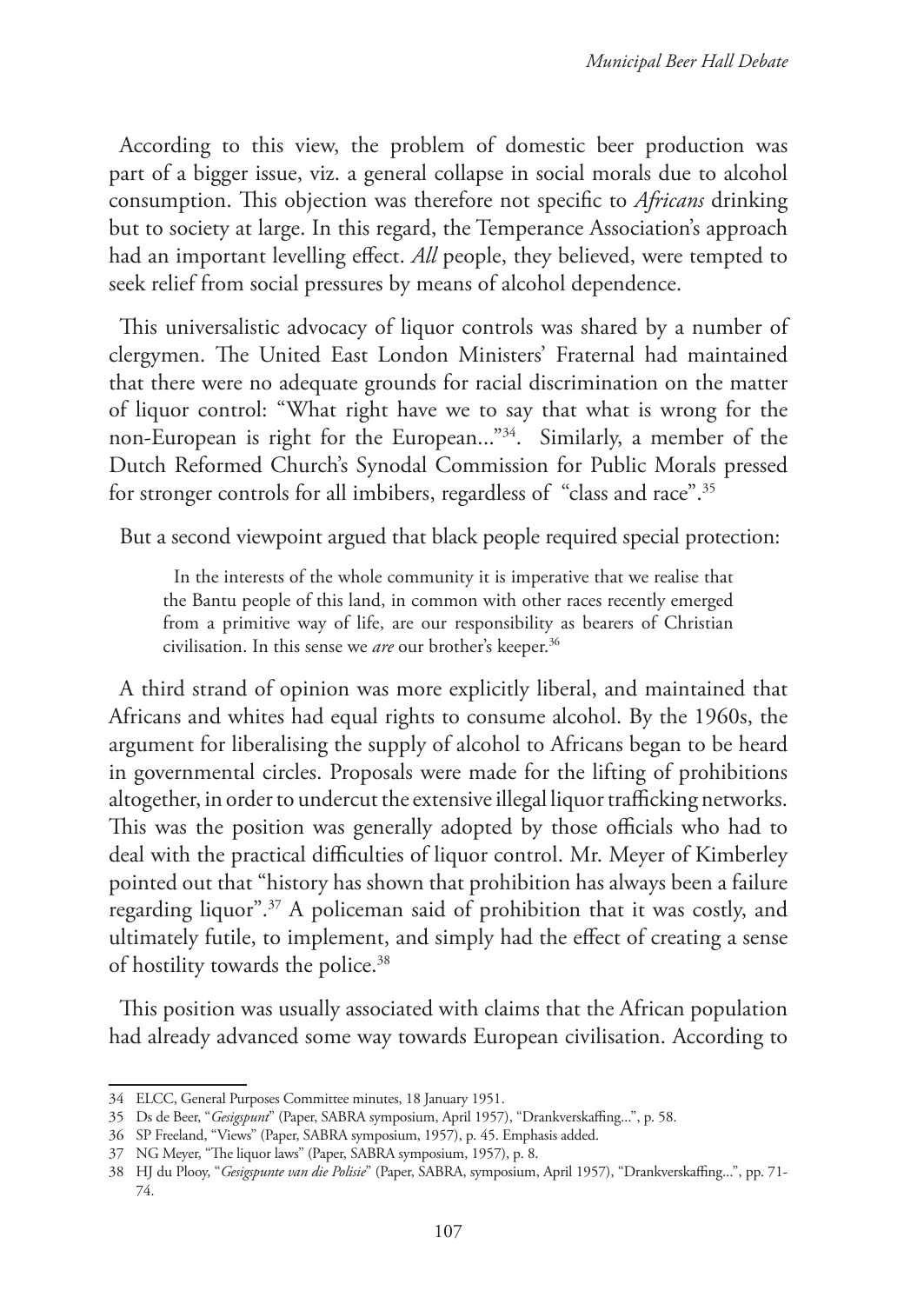Mr. Kingsley of Pretoria, the level of development of Africans in South Africa was higher than those in the rest of the continent; hence total prohibition was not appropriate.<sup>39</sup>

Situated between these views were a number of intermediary positions. Most township officials and City Councillors fell in this middle category. Many of them still wished to control the supply of 'European liquor' to Africans. This position was bolstered by a Government Commission appointed to investigate the provision of liquor to Africans.<sup>40</sup> The Commission defined the problem under review as one of lawlessness and social degeneration. Alcoholism amongst Africans was seen as the consequence of archaic and inappropriate liquor laws. Drunkenness should be punished, not the illegal possession of liquor. Outmoded legislation prohibiting liquor sales to Africans had also resulted in a bootlegging problem of such proportions that the police were powerless to cope with it.

Furthermore, the Commission warned, the problem had political repercussions, since prohibition "has led to an almost country-wide rebellious reaction on the part of the Natives". The existing legislation was inappropriate because African society was modernising:

Where the Native lives in close contact with the White man, as is the case in all White areas, he is involuntarily assimilating much of the everyday aspects of Western civilisation as his own.. It is wishful thinking therefore, to believe that he can be protected from the evils of civilisation, such as the abuse of liquor. A much better approach for the White would be to develop a better drinking pattern for himself ... which the Native will accept as his own, just as he has accepted our manner of dress...<sup>41</sup>

For these officials, a modernising society rendered inherited moral categories and old forms of social control inadequate. Modern forms of social organisation were needed, and this, in its turn, involved new kinds of social categories, ones that were more universalistic and less ascriptive in character. The question of consumption of 'white man's liquor' was now detached from the notion of 'native custom'. This constituted the recognition of the applicability of the right to choose one's own lifestyle. In this respect, therefore, it was a liberal position.

<sup>39</sup> SF Kingsley, (Paper, SABRA symposium, April 1957), "Drankverskaffing...", p. 24.

<sup>40</sup> "Report of the Commission of Enquiry into the general distribution and selling prices of intoxicating liquor in its application to the supply of liquor to Africans", as quoted in ELCC, Town Clerk's report to NAC, 2 February 1961.

<sup>41</sup> "Report of the Commission of Enquiry", par. 50.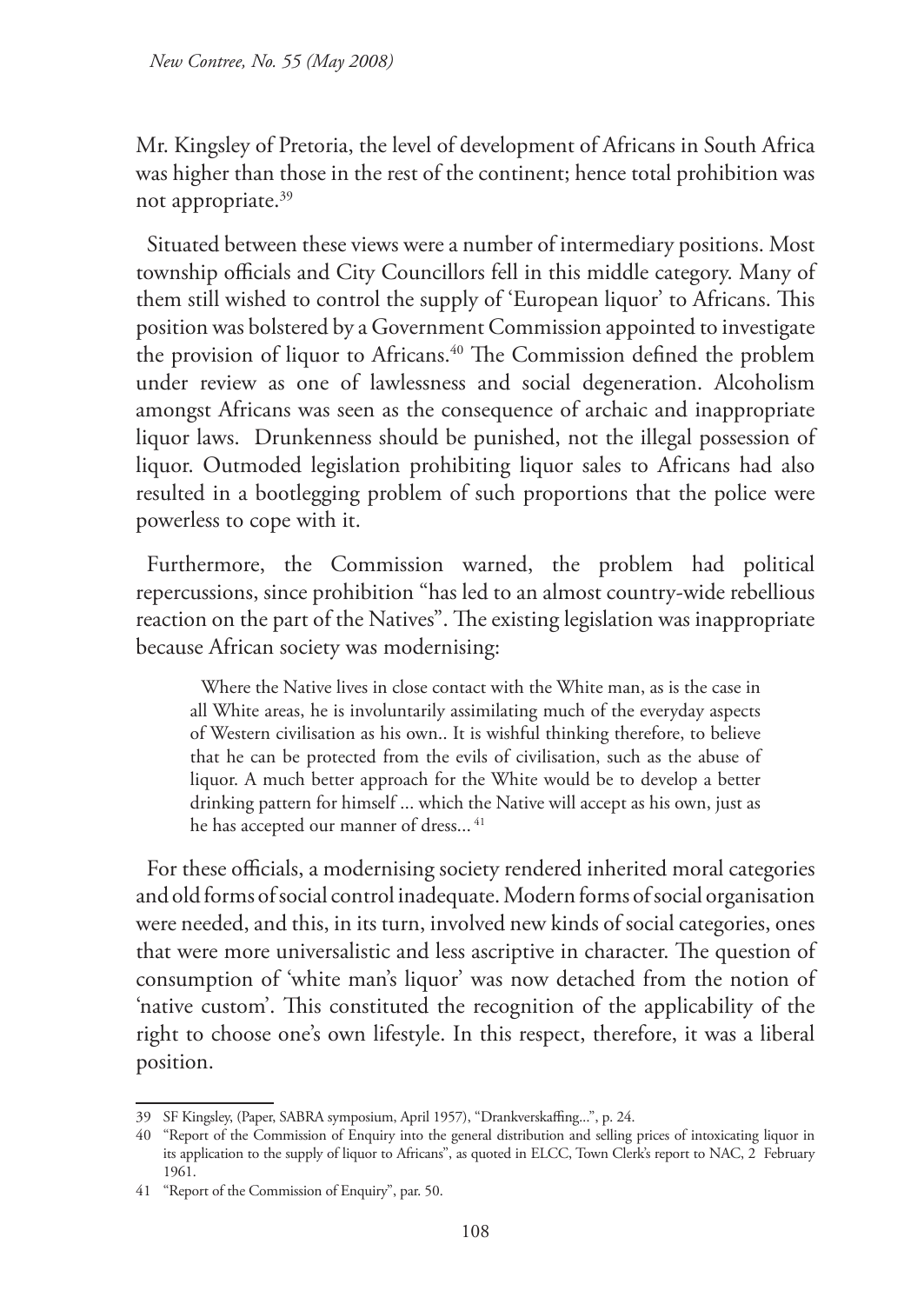Yet the Commission evidently had difficulties in contemplating the wholesale application of liberal principles to the African population. The Commission's Report maintained an uneasy compromise between paternalism and liberalism as the governing principles of ethical life. Hence certain important qualifications were introduced. For example, only the consumption of "harmless beverages", such as light wines and beer, should be allowed for Africans.42

Another qualification, which had some political significance for East London, was that the revenue from liquor sales should be ploughed back "for the improvement of general conditions for Non-Whites".43 This might suggest that the Commission still felt morally uneasy about allowing Africans to consume liquor. Any possible abuses which might occur should be offset by the moral obligation to use profits for virtuous purposes. Interestingly, such a provision was not deemed appropriate for to the white population.

The Commission wanted to distinguish between different categories of Africans. It argued that liquor should be supplied to Africans for purposes of home-consumption in accordance with a permit system. The Commission proposed that any "adult male Native" who had committed no liquor offence or serious crime in the preceding year; who had a permanent residential address; and had who fixed employment, would be entitled to a permit to purchase a certain amount of liquor for home consumption. The permit should be subject to periodic review. The more "civilised or educated or professional Native should be entitled to greater quantities". This was an extraordinarily impractical suggestion, but it illustrates the Commission's incipient recognition that some Africans, at least, were becoming part of modern society.

A further recommendation contained in the Commission's report, was that such beverages as were considered to be sufficiently 'harmless', should only be supplied to Africans for consumption on public premises. Ultimately, the report stated, Africans should be encouraged to build hotels, for which they could then get a licence to supply wine and beer.<sup>44</sup> In the meantime, beer halls should be built, and therefore *all* local authorities should consider introducing municipal brewing. At sanctioned venues, disciplined conduct could be ensured: "Meetings at Native beer halls should not be allowed, and

<sup>42</sup> "Report of the Commission of Enquiry", par. 60.

<sup>43</sup> "Report of the Commission of Enquiry", par. 64.

<sup>44</sup> "Report of the Commission of Enquiry", par. 62.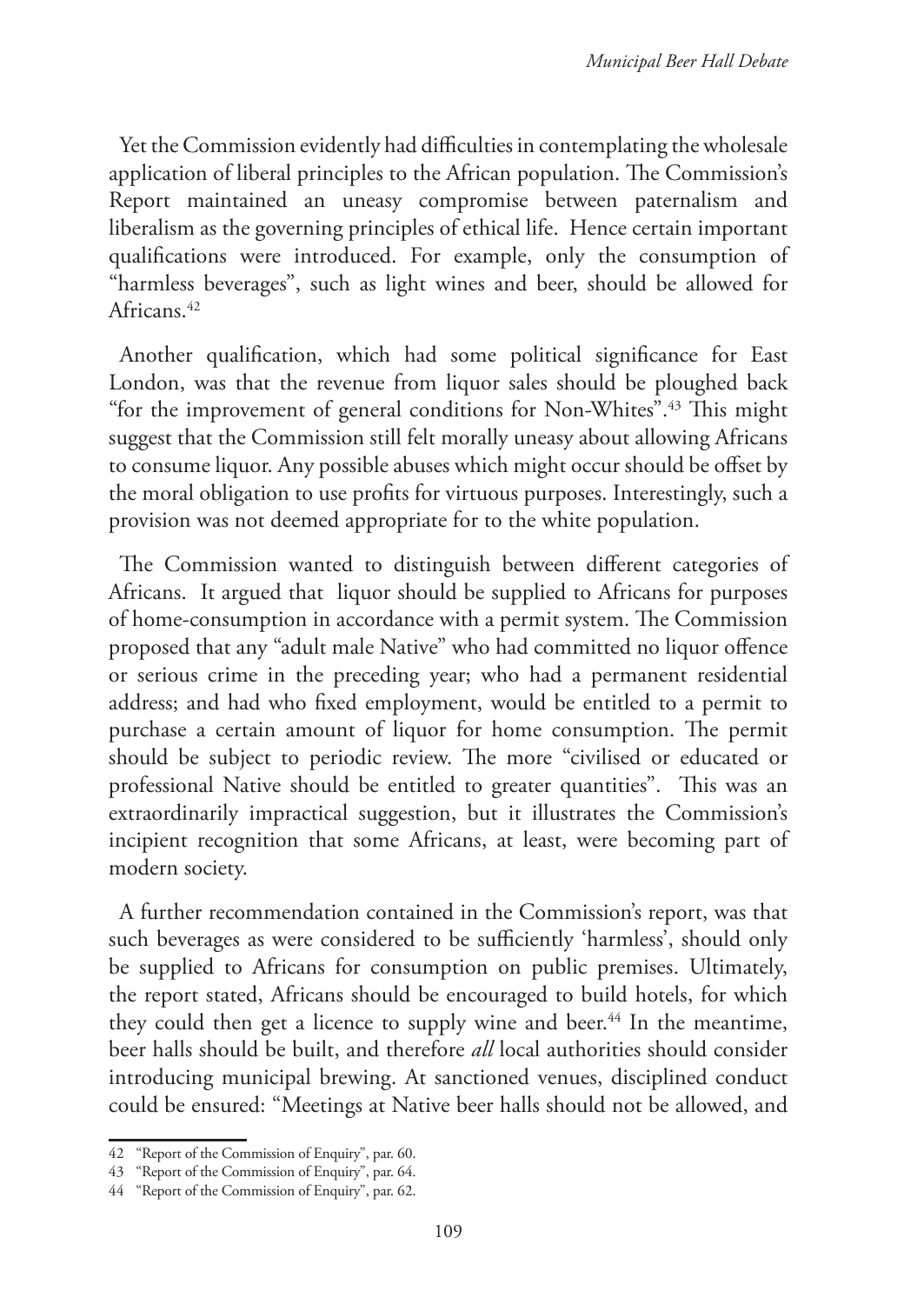*New Contree, No. 55 (May 2008)* 

riotous behaviour should be severely suppressed ... Weapons of any description should be prohibited where liquor is consumed...".45

In addition to these measures, the Commission wanted to outlaw the uncontrolled domestic brewing of all forms of "concoctions". A modern society is one characterised by principles of hygiene, order, uniformity and predictability - and such characteristics left little scope for the uncertain hazards of domestic brewing.<sup>46</sup> This, effectively, legitimised municipal beer monopolies from a perspective of order and modernity.

As a consequence of the Commission's report, the Liquor Act Amendment Act of 1961 was passed. Black people could now legally buy and drink socalled "European liquor". This law had the practical effect of relieving the hard-pressed police to focus their attention on more pressing issues, such as influx control. The authorities hoped that the new law would force the shebeens out of business by providing better drink at cheaper prices. But, it has been argued, the new law also benefited wine farmers, because a whole new market was opened up to wine and spirits.

This was followed by the Bantu Beer Act of 1962, which imposed a universal system of beer production, under the control of the new Bantu Administration Boards. According to this law, two-thirds of the profits of beer halls were to be used for housing schemes, and the rest was spent on welfare. Sophisticated new sorghum beer breweries were built, an the sorghum beer industry boomed.<sup>47</sup> Until the upheavals of 1976, the political atmosphere in the townships was subdued, and the beer issue no longer stirred populist passions. But in 1976, beerhalls were of the first targets for destruction by the militant youth.

For the officials of the East London Municipality, the Commission's report and the Bantu Beer Act of 1962 was an unexpected boost. The Commission's liberal assumptions promoted the principle of African liquor consumption; while its paternalistic assumptions justified municipal beer monopolies and the use of beer profits as revenue for township administration. The East London City Council decided to investigate and select suitable sites for the sale of liquor in Duncan Village.<sup>48</sup> Soon after, the Council resolved to apply to the Minister of Justice for authority to sell wines.<sup>49</sup>

<sup>45</sup> "Report of the Commission of Enquiry", par. 68.

<sup>46</sup> "Report of the Commission of Enquiry", par. 76.

<sup>47</sup> P La Hausse, *Brewers, beerhalls and boycotts …,* p. 64.

<sup>48</sup> ELCC, NAC minutes, 4 October 1961.

<sup>49</sup> ELCC, Council minutes, 20 October 1962.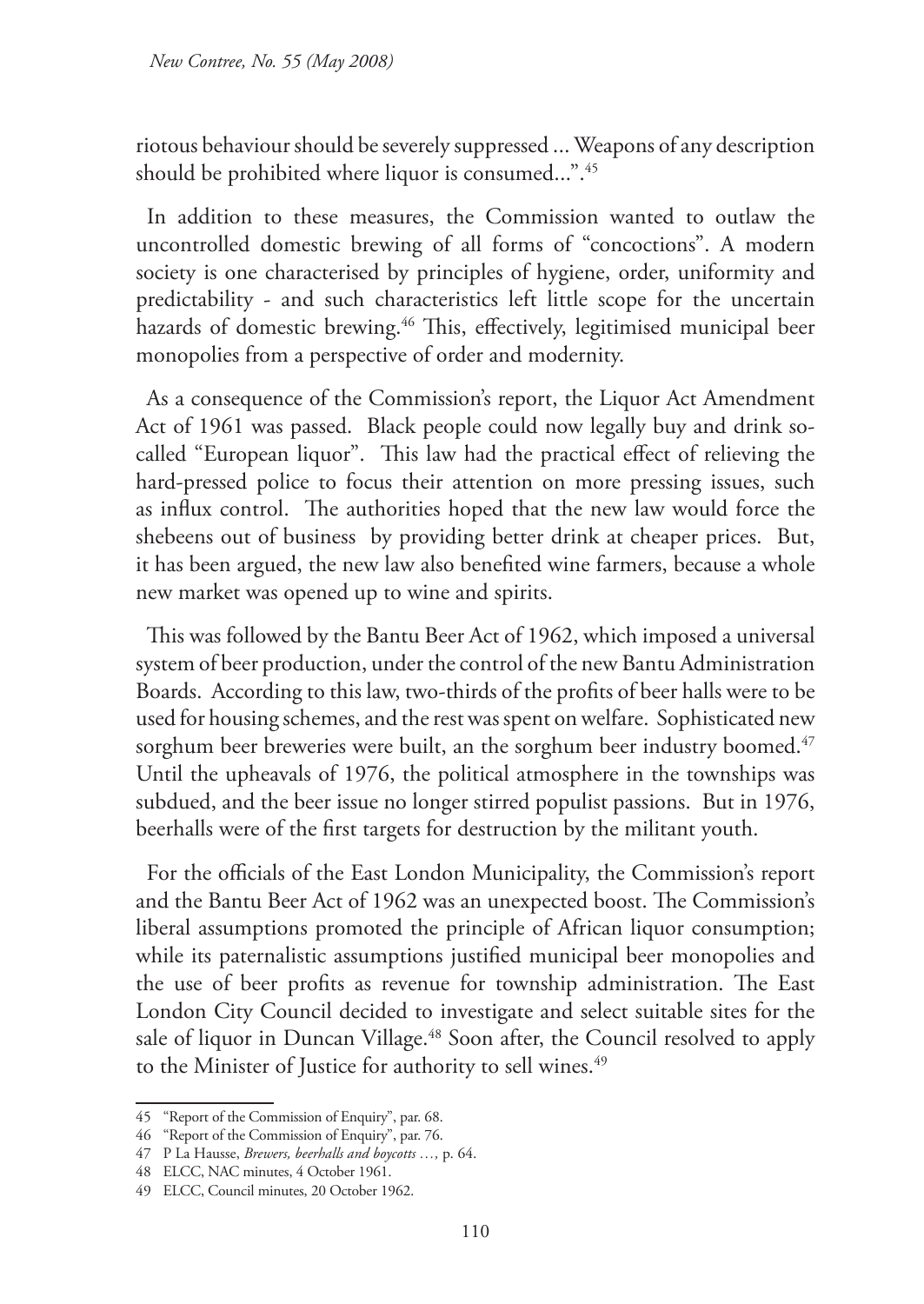### **The introduction of municipal beer brewing in East London**

With its enthusiasm rekindled, and despite the ongoing public protests of 1961, the Native Affairs Committee gathered up its resolve for a final attempt to get municipal brewing off the ground. Its efforts were augmented by research the officials had undertaken while the Advisory Board was procrastinating. Councillor Sobey and the Township Manager, Mr. Venter, had visited the Germiston Municipal Brewery, where they were shown around by a longstanding champion of municipal brewing, Mr. Buitendag. Mr. Buitendag had produced a specialist report for the East London Council, strongly recommending a municipal monopoly.50 In March 1961, the Town Council sent two officials to the Transvaal to visit the plants of Jabula Foods (Pty) Ltd, to inspect their method of producing beer. They also visited the CSIR's Kaffir Beer Section, and found that African consumers in Springs and Odendaalsrus "were unanimous in their praise of Jabula beer".<sup>51</sup> While the Councillors had to fend off increasing political opposition, the municipal officials were quietly preparing the ground for action. In the long term, it was these measures that proved more effective than coercion.

But the Council's programme of action did not survive popular opposition altogether unmodified. Instead of a municipal monopoly, the Council decided to settle for a dual brewing system.<sup>52</sup> This was announced to the Advisory Board on 4 January 1962. Seeing as the Advisory Board now consisted solely of Council appointees (the previous Board had resigned *en masse* the year before), it unsurprisingly endorsed the Council's decision, unanimously.

 Beer production began on 5 March 1962, almost six years after the idea was first mooted by the Council. Councillor Addleson officiated at the opening of the new beer hall, and Jabula Foods distributed a hundred gallons of beer free to all residents who attended the opening. Despite an initial boycott, municipal beer was soon selling well.<sup>53</sup> Sales increased steadily for the rest of the decade.54

In 1963, the Council announced that beer profits would be used for the Mayor's School Feeding Scheme, a kwashiorkor project, and the construction

<sup>50</sup> ELCC, Council minutes, 29 September 1960.

<sup>51</sup> ELCC, Officials' report to NAC, April 1961.

<sup>52</sup> *Daily Dispatch*, 12 April 1961.

<sup>53</sup> ELCC, JLAB minutes, 26 March 1962.

<sup>54</sup> See, for example, ELCC, Mayor's Minute for 1971, p. 37.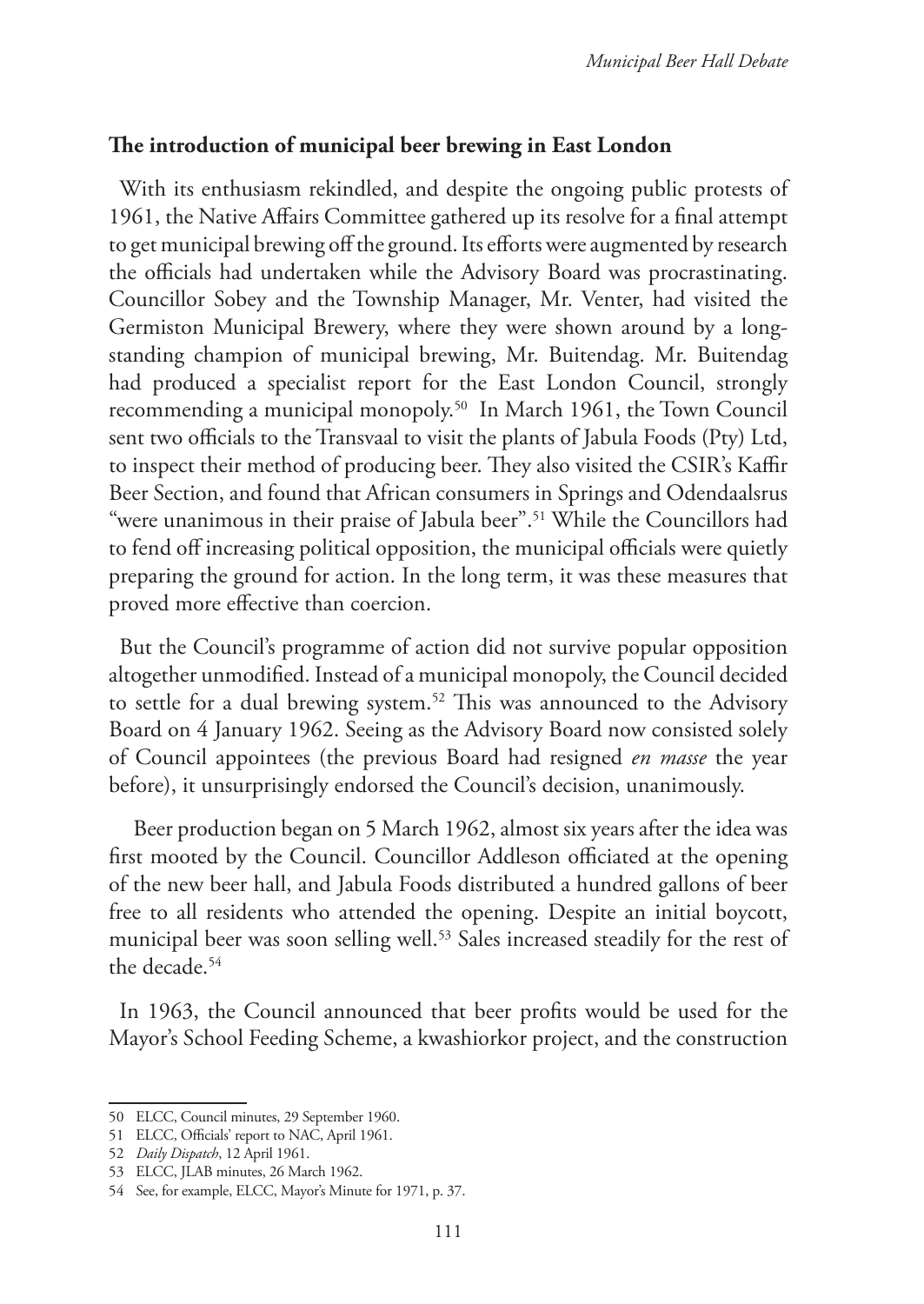of sports fields.<sup>55</sup> The Council's paternalist moral impulses had borne fruit. The Council had come to terms with the idea that these worthy projects were, in effect, financed from the pockets of the desperately poor Duncan Village community, by means of liquor profits. While the idea of liquor consumption by Africans was legitimized, and the quality of beer had probably been improved, Africans were still treated vastly differently from white citizens. This showed the growing significance of *apartheid* social control, as well as the limits of the liberal spirit during the 1960s.

## **Conclusion**

The infrastructural improvements in Duncan Village which were financed from beer revenues, poignantly illustrate the moral dilemmas involved in debates about the production and financing of beer. The beer question cannot be reduced to a straightforward conflict of interests, even though the various protagonists certainly had interests which they wanted to promote. It was also a product of the city fathers' sense of impending social disintegration in the cities. While this anxiety was shared by all parties to the debate, different moral paradigms posited the problem of social order in different ways. These divergent interests only made sense within moral frameworks of meaning. According to each participant's perspective, certain moral claims made intuitive sense.

This analysis has served to illustrate two further themes. The first is a point about the nature of moral argument in concrete social contexts. Political morality is a matter of individual deliberation, choice and responsibility. There are seldom clear-cut boundaries between differing intuitions of right and wrong. Within complex social situations, individuals (or groups of individuals) may constitute their moral outlooks in a myriad of ways.

 As a consequence, political actors sometimes found themselves unexpectedly sharing the same platforms. On occasion, people with profoundly different moral assumptions advocated the same practical policies; on other occasions, people who largely shared the same moral paradigm, found themselves at loggerheads about practical details. Individuals may also change their views over time, especially in the light of new moral and practical arguments.

<sup>55</sup> ELCC, JLAB minutes, 4 February 1963.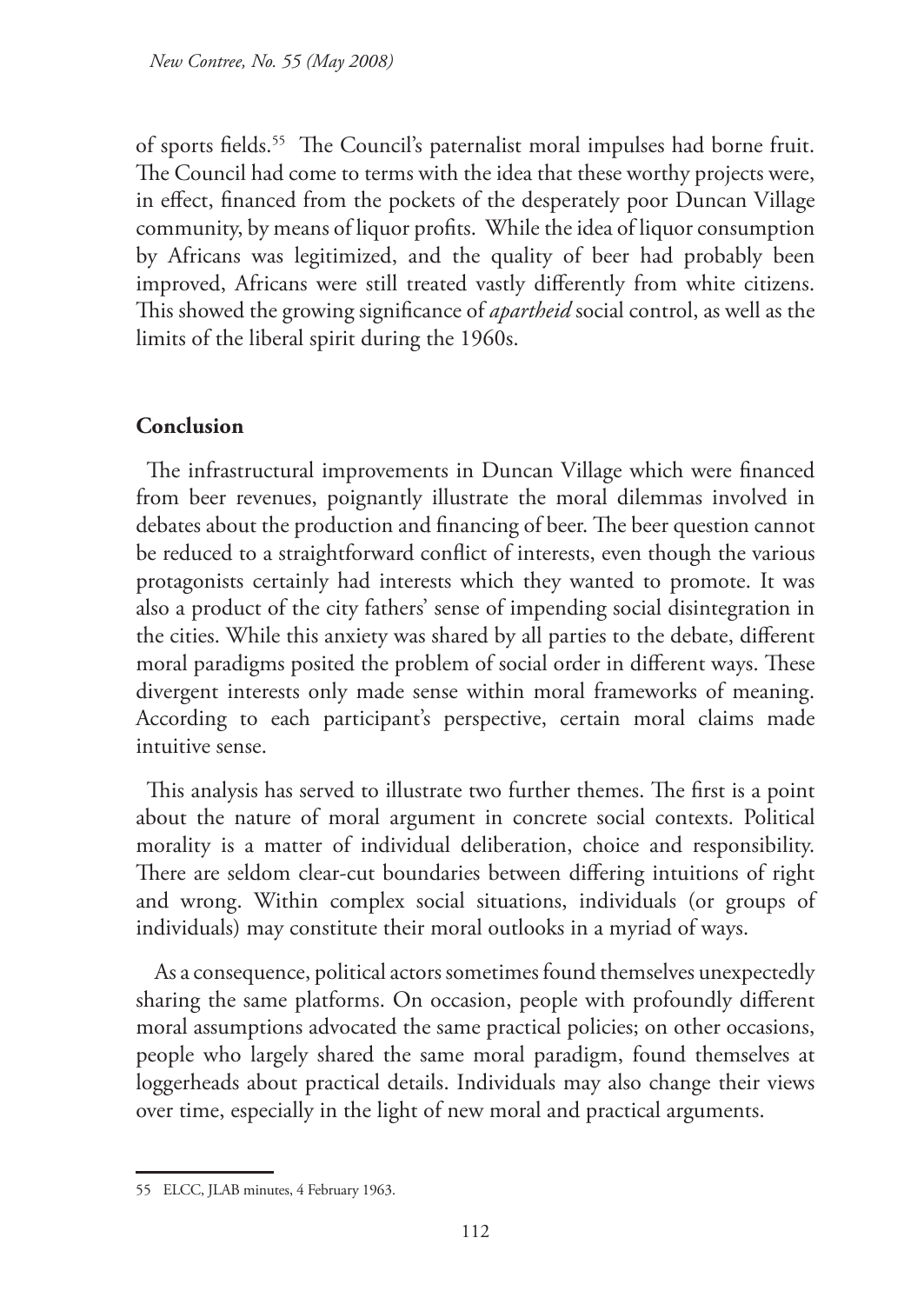During the 1950s, cities such as East London were experiencing the birthpains of a modern social order. This entailed the transition from pre-modern, paternalistic systems of social control to some more modern universalistic ideas. The beer issue provides a snapshot of a society in transition, one in which people were groping towards new principles to order social life.

In the course of this process of change, the ambiguities inherent in paternalism increasingly bedevilled coherent social reform. Political leaders had to tailor effective responses to the travails of modernity in many different ways. The process of modernisation was, with increasing intensity, posing the question: "What form of political morality would be most suitable for a modern society in South Africa?"

Paternalism, in its various guises, informed moral perspectives right up until the 1980s. But from the 1960s, it was built on a renewed focus on African tribal identities, in the form of Verwoerdian social engineering. Paternalism became increasingly coercive, and it eclipsed the glimmerings of universalist and liberal reasoning which characterised some of the social reformers of the 1950s.